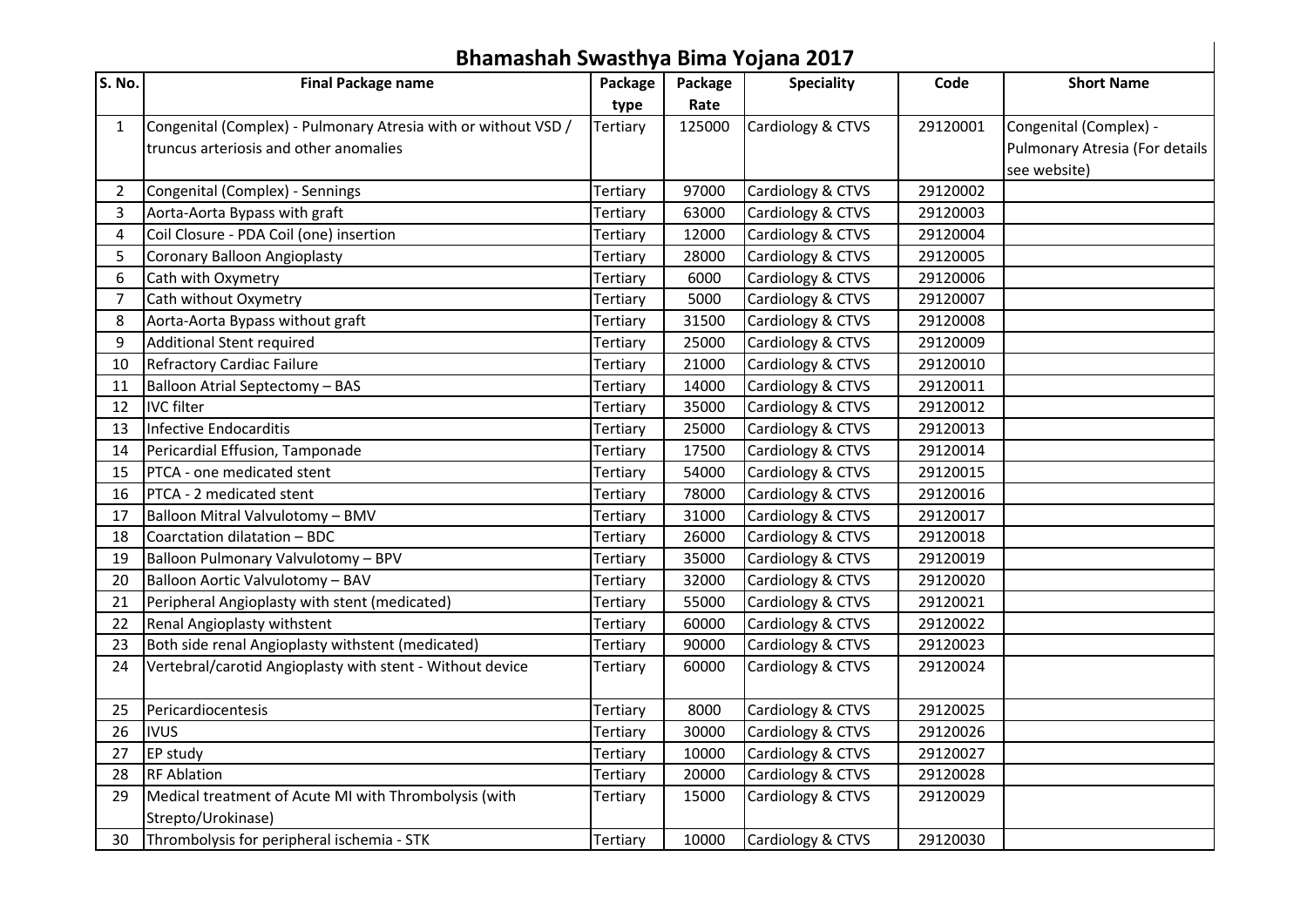|        | Bhamashah Swasthya Bima Yojana 2017                      |          |         |                   |          |                   |  |  |  |  |
|--------|----------------------------------------------------------|----------|---------|-------------------|----------|-------------------|--|--|--|--|
| S. No. | <b>Final Package name</b>                                | Package  | Package | <b>Speciality</b> | Code     | <b>Short Name</b> |  |  |  |  |
|        |                                                          | type     | Rate    |                   |          |                   |  |  |  |  |
| 31     | Rotablation                                              | Tertiary | 50000   | Cardiology & CTVS | 29120031 |                   |  |  |  |  |
| 32     | Pacemaker Implantation - Permanent (only VVIR) including | Tertiary | 65000   | Cardiology & CTVS | 29120032 |                   |  |  |  |  |
|        | Pacemaker value                                          |          |         |                   |          |                   |  |  |  |  |
| 33     | Device Closure - PDA Device                              | Tertiary | 30000   | Cardiology & CTVS | 29120033 |                   |  |  |  |  |
| 34     | Device Closure - ASD Device                              | Tertiary | 80000   | Cardiology & CTVS | 29120034 |                   |  |  |  |  |
| 35     | Device Closure - VSD Device                              | Tertiary | 80000   | Cardiology & CTVS | 29120035 |                   |  |  |  |  |
| 36     | <b>CABG</b>                                              | Tertiary | 75000   | Cardiology & CTVS | 29120036 |                   |  |  |  |  |
| 37     | CABG Redo - without balloon                              | Tertiary | 95000   | Cardiology & CTVS | 29120037 |                   |  |  |  |  |
| 38     | <b>CABG with IABP</b>                                    | Tertiary | 87500   | Cardiology & CTVS | 29120038 |                   |  |  |  |  |
| 39     | CABG with Aneurysmal repair - without balloon            | Tertiary | 95000   | Cardiology & CTVS | 29120039 |                   |  |  |  |  |
| 40     | CABG with MV repair                                      | Tertiary | 100000  | Cardiology & CTVS | 29120040 |                   |  |  |  |  |
| 41     | CABG with post MI VSD repair                             | Tertiary | 90000   | Cardiology & CTVS | 29120041 |                   |  |  |  |  |
| 42     | Valve Repair - Open Mitral Valvulotomy                   | Tertiary | 75000   | Cardiology & CTVS | 29120042 |                   |  |  |  |  |
| 43     | Valve Repair - Open Aortic Valvulotomy                   | Tertiary | 75000   | Cardiology & CTVS | 29120043 |                   |  |  |  |  |
| 44     | Valve Repair - Open Pulmonary Valvulotomy                | Tertiary | 68000   | Cardiology & CTVS | 29120044 |                   |  |  |  |  |
| 45     | Valve Repair - Mitral Valve                              | Tertiary | 90000   | Cardiology & CTVS | 29120045 |                   |  |  |  |  |
| 46     | Valve Repair - Tricuspid Valve                           | Tertiary | 90000   | Cardiology & CTVS | 29120046 |                   |  |  |  |  |
| 47     | Valve Replacement - Mitral Valve                         | Tertiary | 112000  | Cardiology & CTVS | 29120047 |                   |  |  |  |  |
| 48     | Valve Replacement - Aortic Valve                         | Tertiary | 112000  | Cardiology & CTVS | 29120048 |                   |  |  |  |  |
| 49     | Valve Replacement - Double Valve                         | Tertiary | 157000  | Cardiology & CTVS | 29120049 |                   |  |  |  |  |
| 50     | Congenital (Simple) - ASD                                | Tertiary | 65000   | Cardiology & CTVS | 29120050 |                   |  |  |  |  |
| 51     | Congenital (Simple) - VSD                                | Tertiary | 68000   | Cardiology & CTVS | 29120051 |                   |  |  |  |  |
| 52     | Congenital (Simple) - AVSD/AV Canal Defect               | Tertiary | 80000   | Cardiology & CTVS | 29120052 |                   |  |  |  |  |
| 53     | Congenital (Simple) - ICR for TOF                        | Tertiary | 80000   | Cardiology & CTVS | 29120053 |                   |  |  |  |  |
| 54     | Congenital (Simple) - AP Window                          | Tertiary | 60000   | Cardiology & CTVS | 29120054 |                   |  |  |  |  |
| 55     | Congenital (Simple) - Surgery for HOCM                   | Tertiary | 75000   | Cardiology & CTVS | 29120055 |                   |  |  |  |  |
| 56     | Congenital (Simple) - Ebstein's                          | Tertiary | 75000   | Cardiology & CTVS | 29120056 |                   |  |  |  |  |
| 57     | Congenital (Simple) - Fontan                             | Tertiary | 80000   | Cardiology & CTVS | 29120057 |                   |  |  |  |  |
| 58     | Congenital (Complex) - TGA                               | Tertiary | 100000  | Cardiology & CTVS | 29120058 |                   |  |  |  |  |
| 59     | Congenital (Complex) - Arterial Switch Operation         | Tertiary | 75000   | Cardiology & CTVS | 29120059 |                   |  |  |  |  |
| 60     | Congenital (Complex) - ALCAPA                            | Tertiary | 75000   | Cardiology & CTVS | 29120060 |                   |  |  |  |  |
| 61     | Congenital (Complex) - Mustards                          | Tertiary | 75000   | Cardiology & CTVS | 29120061 |                   |  |  |  |  |
| 62     | Congenital (Complex) - Pulmonary Conduit                 | Tertiary | 85000   | Cardiology & CTVS | 29120062 |                   |  |  |  |  |
| 63     | Congenital (Complex) - Truncus Arteriosus Surgery        | Tertiary | 75000   | Cardiology & CTVS | 29120063 |                   |  |  |  |  |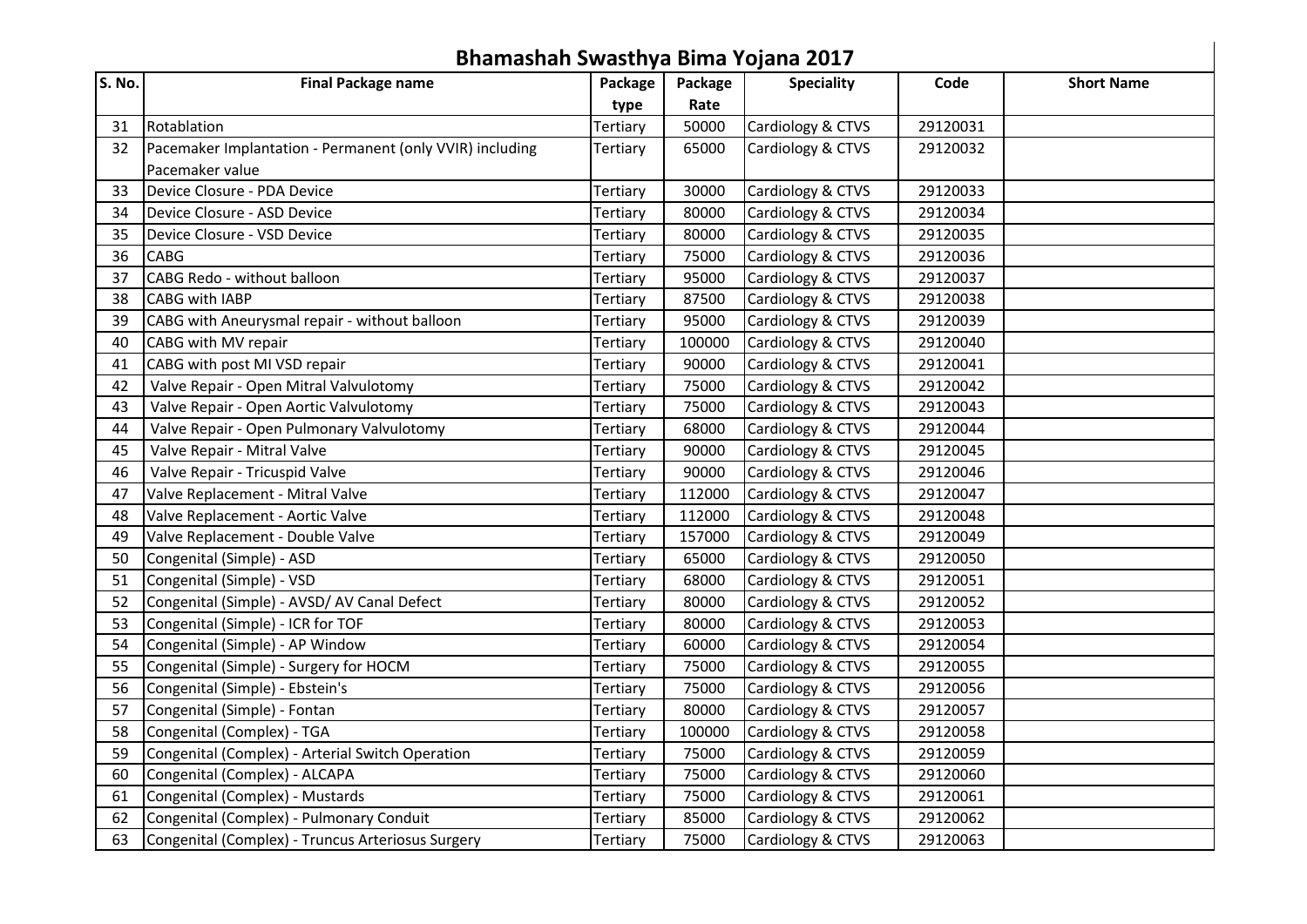|        | Bhamashah Swasthya Bima Yojana 2017                                      |          |         |                   |          |                   |  |  |  |  |
|--------|--------------------------------------------------------------------------|----------|---------|-------------------|----------|-------------------|--|--|--|--|
| S. No. | <b>Final Package name</b>                                                | Package  | Package | <b>Speciality</b> | Code     | <b>Short Name</b> |  |  |  |  |
|        |                                                                          | type     | Rate    |                   |          |                   |  |  |  |  |
| 64     | Congenital (Complex) - Root Replacement (Aortic Aneurysm/                | Tertiary | 165000  | Cardiology & CTVS | 29120064 |                   |  |  |  |  |
|        | Aortic Dissection) / Bental Procedure                                    |          |         |                   |          |                   |  |  |  |  |
| 65     | Congenital (Complex) - Aortic Arch Replacement                           | Tertiary | 65000   | Cardiology & CTVS | 29120065 |                   |  |  |  |  |
| 66     | Congenital (Complex) - Aortic Aneurysm Repair without using CPB Tertiary |          | 50000   | Cardiology & CTVS | 29120066 |                   |  |  |  |  |
| 67     | Pulmonary Embolectomy / Endarterectomy                                   | Tertiary | 95000   | Cardiology & CTVS | 29120067 |                   |  |  |  |  |
| 68     | Surgery for Cardiac Tumour/ LA Myxoma/ RA Myxoma                         | Tertiary | 75000   | Cardiology & CTVS | 29120068 |                   |  |  |  |  |
| 69     | Closed Heart Procedures - Closed Mitral Valvulotomy                      | Tertiary | 22000   | Cardiology & CTVS | 29120069 |                   |  |  |  |  |
| 70     | Closed Heart Procedures - PDA Surgery                                    | Tertiary | 20000   | Cardiology & CTVS | 29120070 |                   |  |  |  |  |
| 71     | Closed Heart Procedures - Coarctation Repair with graft                  | Tertiary | 35000   | Cardiology & CTVS | 29120071 |                   |  |  |  |  |
| 72     | Closed Heart Procedures - BT Shunt (inclusives of grafts)                | Tertiary | 40000   | Cardiology & CTVS | 29120072 |                   |  |  |  |  |
| 73     | Closed Heart Procedures - Glenn Shunt                                    | Tertiary | 60000   | Cardiology & CTVS | 29120073 |                   |  |  |  |  |
| 74     | Closed Heart Procedures - Central Shunt                                  | Tertiary | 45000   | Cardiology & CTVS | 29120074 |                   |  |  |  |  |
| 75     | Closed Heart Procedures - Aortic arch Anomalies                          | Tertiary | 50000   | Cardiology & CTVS | 29120075 |                   |  |  |  |  |
| 76     | Closed Heart Procedures - Pericardiectomy                                | Tertiary | 35000   | Cardiology & CTVS | 29120076 |                   |  |  |  |  |
| 77     | Closed Heart Procedures - Thoracoscopic surgery                          | Tertiary | 35000   | Cardiology & CTVS | 29120077 |                   |  |  |  |  |
| 78     | Cardiac Injuries - Surgery without CPB                                   | Tertiary | 35000   | Cardiology & CTVS | 29120078 |                   |  |  |  |  |
| 79     | Cardiac Injuries - Surgery with CPB                                      | Tertiary | 65000   | Cardiology & CTVS | 29120079 |                   |  |  |  |  |
| 80     | Coil Closure- PDA Multiple coil insertion                                | Tertiary | 20000   | Cardiology & CTVS | 29120080 |                   |  |  |  |  |
| 81     | Femoro-Popliteal bypass procedure with graft (inclu. Graft)              | Tertiary | 50000   | Cardiology & CTVS | 29120081 |                   |  |  |  |  |
| 82     | Thromboembolectomy                                                       | Tertiary | 20000   | Cardiology & CTVS | 29120082 |                   |  |  |  |  |
| 83     | Surgery for Arterial Aneurysm -Distal Abdominal Aorta                    | Tertiary | 60000   | Cardiology & CTVS | 29120083 |                   |  |  |  |  |
| 84     | Intrathoracic Aneurysm (with graft) - Requiring Bypass Techniques        | Tertiary | 110000  | Cardiology & CTVS | 29120084 |                   |  |  |  |  |
| 85     | Dissecting Aneurysms with CPB (inclu. Graft)                             | Tertiary | 120000  | Cardiology & CTVS | 29120085 |                   |  |  |  |  |
| 86     | Dissecting Aneurysms without CPB (incl. graft)                           | Tertiary | 75000   | Cardiology & CTVS | 29120086 |                   |  |  |  |  |
| 87     | Vascular Procedure - Major Vessels                                       | Tertiary | 30000   | Cardiology & CTVS | 29120087 |                   |  |  |  |  |
| 88     | Vascular Procedure - Minor Vessels                                       | Tertiary | 20000   | Cardiology & CTVS | 29120088 |                   |  |  |  |  |
| 89     | Surgery for Arterial Aneurysm Main Arteries of the Limb                  | Tertiary | 15000   | Cardiology & CTVS | 29120089 |                   |  |  |  |  |
| 90     | Congenital Arterio Venous Fistula                                        | Tertiary | 20000   | Cardiology & CTVS | 29120090 |                   |  |  |  |  |
| 91     | Peripheral Embolectomy without graft                                     | Tertiary | 20000   | Cardiology & CTVS | 29120091 |                   |  |  |  |  |
| 92     | Aorto Billiac / Bifemoral bypass with Synthetic Graft                    | Tertiary | 75000   | Cardiology & CTVS | 29120092 |                   |  |  |  |  |
| 93     | Axillo bifemoral bypass with Synthetic Graft                             | Tertiary | 75000   | Cardiology & CTVS | 29120093 |                   |  |  |  |  |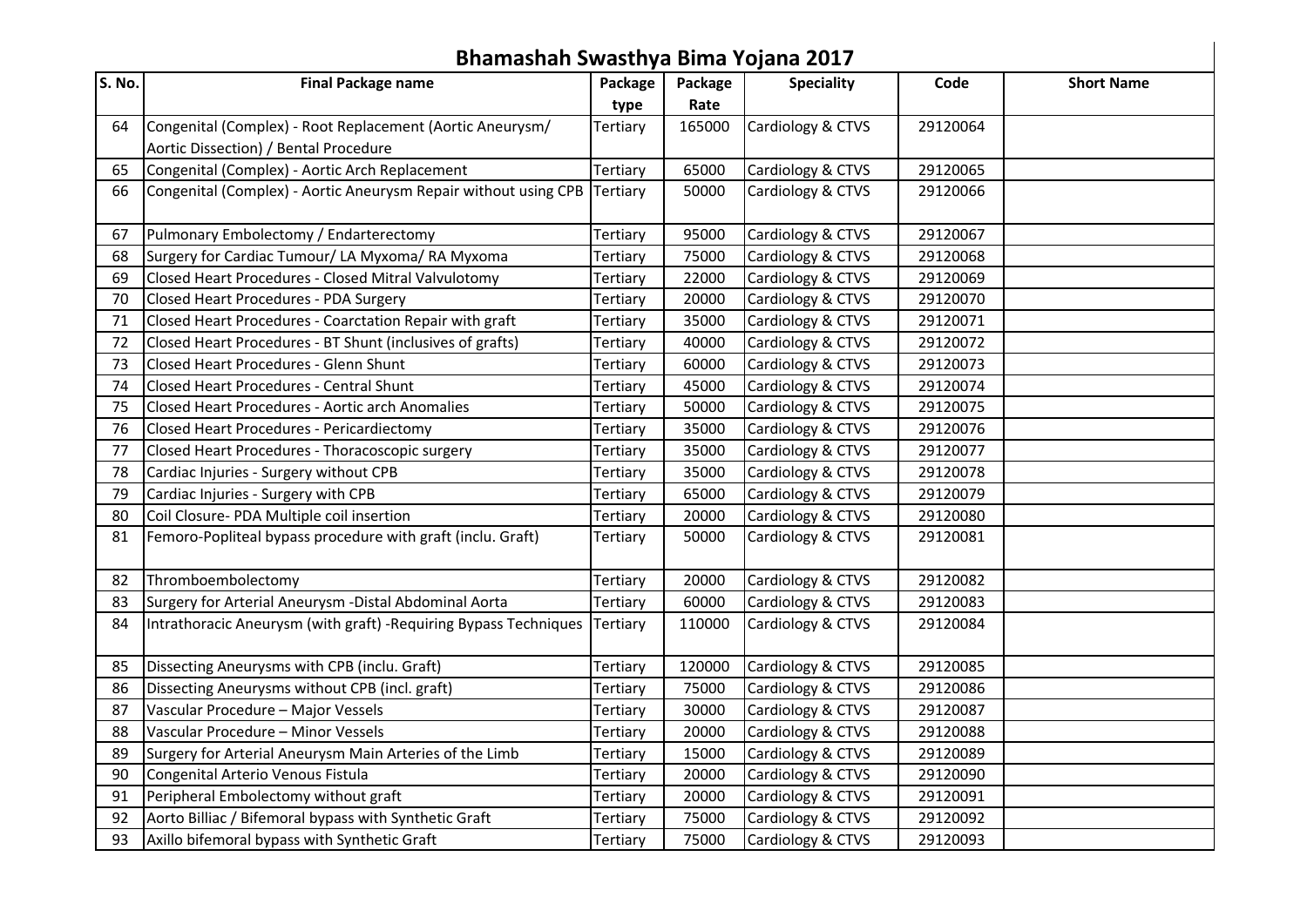|        | Bhamashah Swasthya Bima Yojana 2017                                     |          |         |                      |          |                   |  |  |  |  |
|--------|-------------------------------------------------------------------------|----------|---------|----------------------|----------|-------------------|--|--|--|--|
| S. No. | <b>Final Package name</b>                                               | Package  | Package | <b>Speciality</b>    | Code     | <b>Short Name</b> |  |  |  |  |
|        |                                                                         | type     | Rate    |                      |          |                   |  |  |  |  |
| 94     | Femoro Distal Bypass with Vein Graft                                    | Tertiary | 50000   | Cardiology & CTVS    | 29120094 |                   |  |  |  |  |
| 95     | Femoro Distal Bypass with Synthetic Graft                               | Tertiary | 65000   | Cardiology & CTVS    | 29120095 |                   |  |  |  |  |
| 96     | Axillo Brachial Bypass using with Synthetic Graft                       | Tertiary | 60000   | Cardiology & CTVS    | 29120096 |                   |  |  |  |  |
| 97     | Brachio - Radial Bypass with Synthetic Graft                            | Tertiary | 60000   | Cardiology & CTVS    | 29120097 |                   |  |  |  |  |
| 98     | Carotid artery bypass with Synthetic Graft                              | Tertiary | 60000   | Cardiology & CTVS    | 29120098 |                   |  |  |  |  |
| 99     | Excision of Arterio Venous malformation - Large                         | Tertiary | 50000   | Cardiology & CTVS    | 29120099 |                   |  |  |  |  |
| 100    | Excision of Arterio Venous malformation - Small                         | Tertiary | 20000   | Cardiology & CTVS    | 29120100 |                   |  |  |  |  |
| 101    | DVT - IVC Filter                                                        | Tertiary | 25000   | Cardiology & CTVS    | 29120101 |                   |  |  |  |  |
| 102    | <b>Vascular Tumors</b>                                                  | Tertiary | 40000   | Cardiology & CTVS    | 29120102 |                   |  |  |  |  |
| 103    | Small Arterial Aneurysms - Repair                                       | Tertiary | 10000   | Cardiology & CTVS    | 29120103 |                   |  |  |  |  |
| 104    | Medium size arterial aneurysms - Repair                                 | Tertiary | 15000   | Cardiology & CTVS    | 29120104 |                   |  |  |  |  |
| 105    | Carotid endarterectomy                                                  | Tertiary | 35000   | Cardiology & CTVS    | 29120105 |                   |  |  |  |  |
| 106    | Vertebral/carotid Angioplasty with stent - With distal protection       | Tertiary | 100000  | Cardiology & CTVS    | 29120106 |                   |  |  |  |  |
|        | device                                                                  |          |         |                      |          |                   |  |  |  |  |
| 107    | Thrombosuction catheter/export catheter                                 | Tertiary | 20000   | Cardiology & CTVS    | 29120107 |                   |  |  |  |  |
| 108    | Primary PTCA with one medicated stent                                   | Tertiary | 65000   | Cardiology & CTVS    | 29120108 |                   |  |  |  |  |
| 109    | Covered stent                                                           | Tertiary | 40000   | Cardiology & CTVS    | 29120109 |                   |  |  |  |  |
| 110    | <b>IABP</b>                                                             | Tertiary | 40000   | Cardiology & CTVS    | 29120110 |                   |  |  |  |  |
| 111    | Medical treatment of Acute MI with Thrombolysis (with TNK/RPA) Tertiary |          | 30000   | Cardiology & CTVS    | 29120111 |                   |  |  |  |  |
| 112    | Fractional Flow Reserve (FFR)                                           | Tertiary | 30000   | Cardiology & CTVS    | 29120112 |                   |  |  |  |  |
| 113    | Closed Heart Procedures - Coarctation Repair                            | Tertiary | 37500   | Cardiology & CTVS    | 29120113 |                   |  |  |  |  |
| 114    | Excision of Carotid body Tumor with vascular repair                     | Tertiary | 45000   | Cardiology & CTVS    | 29120114 |                   |  |  |  |  |
| 115    | Congenital (Complex) - TAPVC                                            | Tertiary | 80000   | Cardiology & CTVS    | 29120115 |                   |  |  |  |  |
| 116    | Lobectomy                                                               | Tertiary | 25000   | <b>Chest Surgery</b> | 29140001 |                   |  |  |  |  |
| 117    | Pneumonectomy                                                           | Tertiary | 60000   | <b>Chest Surgery</b> | 29140002 |                   |  |  |  |  |
| 118    | Pleurectomy                                                             | Tertiary | 40000   | <b>Chest Surgery</b> | 29140003 |                   |  |  |  |  |
| 119    | Mediastinotomy                                                          | Tertiary | 25000   | <b>Chest Surgery</b> | 29140004 |                   |  |  |  |  |
| 120    | Pulmonary AV Fistula surgery                                            | Tertiary | 25000   | <b>Chest Surgery</b> | 29140005 |                   |  |  |  |  |
| 121    | Lung Cyst                                                               | Tertiary | 30000   | <b>Chest Surgery</b> | 29140006 |                   |  |  |  |  |
| 122    | SOL mediastinum                                                         | Tertiary | 45000   | <b>Chest Surgery</b> | 29140007 |                   |  |  |  |  |
| 123    | Surgical Correction of Bronchopleural Fistula                           | Tertiary | 35000   | <b>Chest Surgery</b> | 29140008 |                   |  |  |  |  |
| 124    | Diaphragmatic Eventeration                                              | Tertiary | 40000   | <b>Chest Surgery</b> | 29140009 |                   |  |  |  |  |
| 125    | Diaphragmatic Hernia                                                    | Tertiary | 25000   | <b>Chest Surgery</b> | 29140010 |                   |  |  |  |  |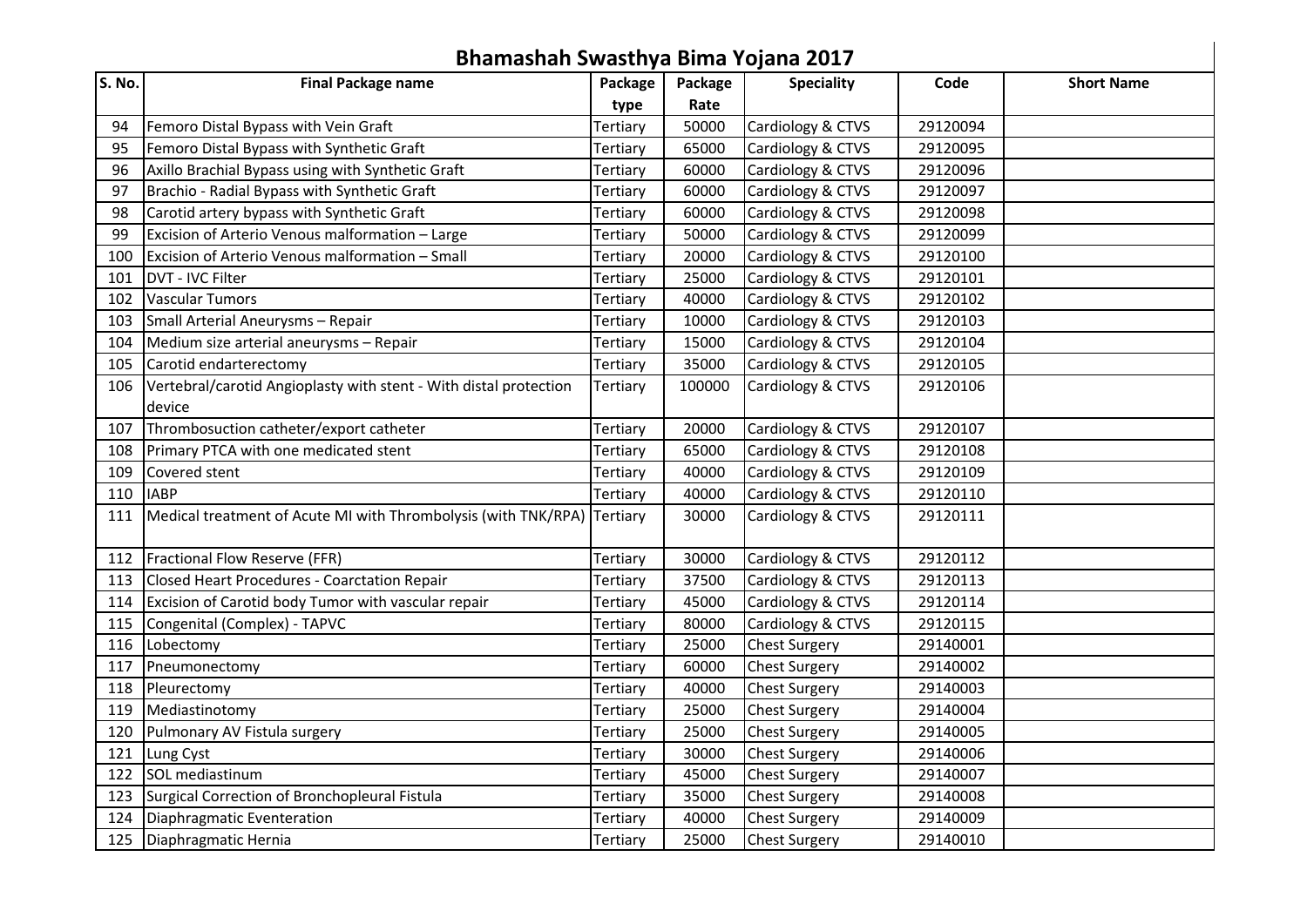| Bhamashah Swasthya Bima Yojana 2017 |                                                                                                                                  |          |         |                         |          |                                                                                                    |  |  |  |
|-------------------------------------|----------------------------------------------------------------------------------------------------------------------------------|----------|---------|-------------------------|----------|----------------------------------------------------------------------------------------------------|--|--|--|
| S. No.                              | <b>Final Package name</b>                                                                                                        | Package  | Package | <b>Speciality</b>       | Code     | <b>Short Name</b>                                                                                  |  |  |  |
|                                     |                                                                                                                                  | type     | Rate    |                         |          |                                                                                                    |  |  |  |
| 126                                 | Oesophageal Diverticula / Achalasia Cardia                                                                                       | Tertiary | 25000   | <b>Chest Surgery</b>    | 29140011 |                                                                                                    |  |  |  |
| 127                                 | Thoracotomy - Thoraco Abdominal Approach                                                                                         | Tertiary | 35000   | <b>Chest Surgery</b>    | 29140012 |                                                                                                    |  |  |  |
| 128                                 | Bronchial Repair Surgery for Injuries due to FB                                                                                  | Tertiary | 25000   | <b>Chest Surgery</b>    | 29140013 |                                                                                                    |  |  |  |
| 129                                 | Gastro StudyFollowed by Thoracotomy & Repairs for Oesophageal Tertiary<br>Injury for Corrosive Injuries/FB                       |          | 30000   | <b>Chest Surgery</b>    | 29140014 |                                                                                                    |  |  |  |
| 130                                 | Oesophageal tumour removal                                                                                                       | Tertiary | 25000   | <b>Chest Surgery</b>    | 29140015 |                                                                                                    |  |  |  |
| 131                                 | Chest Injuries - Lung Injury repair                                                                                              | Tertiary | 20000   | <b>Chest Surgery</b>    | 29140016 |                                                                                                    |  |  |  |
| 132                                 | Chest Injuries - Thymectomy                                                                                                      | Tertiary | 25000   | <b>Chest Surgery</b>    | 29140017 |                                                                                                    |  |  |  |
| 133                                 | Thoracoscopic & Laproscopic surgery of any type                                                                                  | Tertiary | 25000   | <b>Chest Surgery</b>    | 29140018 |                                                                                                    |  |  |  |
| 134                                 | Foreign Body Removal with scope                                                                                                  | Tertiary | 10000   | <b>Chest Surgery</b>    | 29140019 |                                                                                                    |  |  |  |
| 135                                 | Excision of Pinna for Growths (Squamous/Basal) or Injuries - Total Tertiary<br>Amputation & Excision of External Auditory Meatus |          | 8500    | <b>ENT</b>              | 29020001 | <b>Total Amputation &amp; Excision</b><br>of External Auditory Meatus<br>(For details see website) |  |  |  |
| 136                                 | Excision of Pinna for Growths (Squamous/Basal) or Injuries -<br><b>Total Amputation</b>                                          | Tertiary | 5100    | <b>ENT</b>              | 29020002 |                                                                                                    |  |  |  |
| 137                                 | Skull base surgery                                                                                                               | Tertiary | 29000   | <b>ENT</b>              | 29020003 |                                                                                                    |  |  |  |
| 138                                 | Trans Antral - Ethmoidectomy                                                                                                     | Tertiary | 10800   | <b>ENT</b>              | 29020004 |                                                                                                    |  |  |  |
| 139                                 | Microlaryngeal Surgery including Phonosurgery                                                                                    | Tertiary | 9500    | <b>ENT</b>              | 29020005 |                                                                                                    |  |  |  |
| 140                                 | Excision/Hypopharynx of Tumors in Pharynx                                                                                        | Tertiary | 19000   | <b>ENT</b>              | 29020006 |                                                                                                    |  |  |  |
| 141                                 | Thryoplasty                                                                                                                      | Tertiary | 12000   | <b>ENT</b>              | 29020007 |                                                                                                    |  |  |  |
| 142                                 | Maxillofacial Surgery                                                                                                            | Tertiary | 13000   | <b>ENT</b>              | 29020008 |                                                                                                    |  |  |  |
| 143                                 | <b>Tracheal Reconstruction</b>                                                                                                   | Tertiary | 15000   | <b>ENT</b>              | 29020009 |                                                                                                    |  |  |  |
| 144                                 | Colonoscopy with Biopsy                                                                                                          | Tertiary | 2000    | Gastrology              | 29190001 |                                                                                                    |  |  |  |
| 145                                 | Sigmoidoscopy with Biopsy                                                                                                        | Tertiary | 2000    | Gastrology              | 29190002 |                                                                                                    |  |  |  |
| 146                                 | Colonoscopy                                                                                                                      | Tertiary | 1500    | Gastrology              | 29190003 |                                                                                                    |  |  |  |
| 147                                 | Sigmoidoscopy                                                                                                                    | Tertiary | 1500    | Gastrology              | 29190004 |                                                                                                    |  |  |  |
| 148                                 | Palliative endoscopic management of malignancies (Mettalic stent Tertiary<br>SEMS)                                               |          | 30000   | Gastrology              | 29190005 |                                                                                                    |  |  |  |
| 149                                 | Hemophilia                                                                                                                       | Tertiary | 35000   | <b>General Medicine</b> | 29100001 |                                                                                                    |  |  |  |
| 150                                 | Snake bite requiring ventilator support                                                                                          | Tertiary | 35000   | <b>General Medicine</b> | 29100002 |                                                                                                    |  |  |  |
| 151                                 | Scorpion Sting requiring ventilator support                                                                                      | Tertiary | 17500   | <b>General Medicine</b> | 29100003 |                                                                                                    |  |  |  |
| 152                                 | Treatment for Sickle cell anemia                                                                                                 | Tertiary | 1750    | <b>General Medicine</b> | 29100004 |                                                                                                    |  |  |  |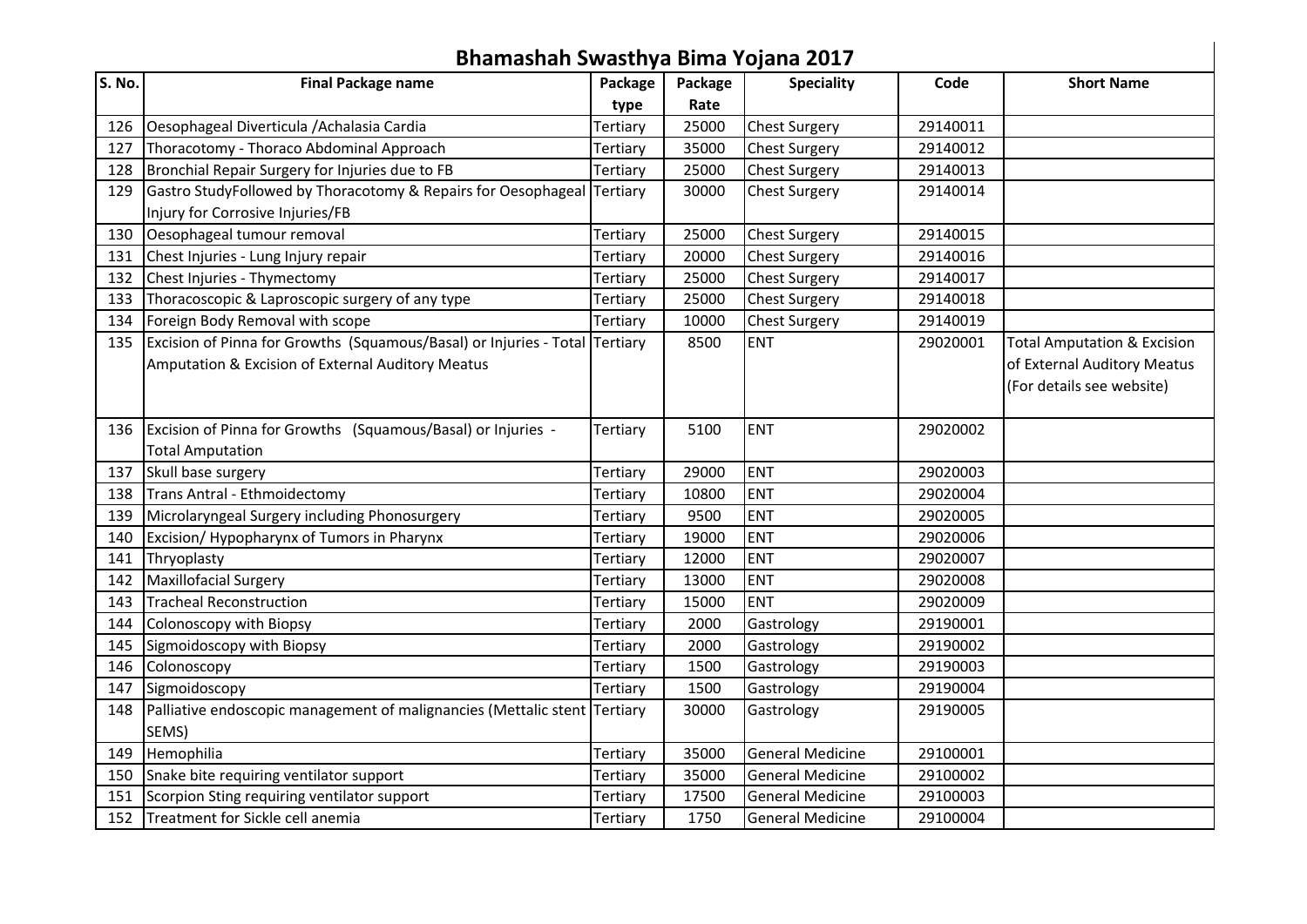|        | Bhamashah Swasthya Bima Yojana 2017                                      |          |         |                         |          |                   |  |  |  |  |
|--------|--------------------------------------------------------------------------|----------|---------|-------------------------|----------|-------------------|--|--|--|--|
| S. No. | <b>Final Package name</b>                                                | Package  | Package | <b>Speciality</b>       | Code     | <b>Short Name</b> |  |  |  |  |
|        |                                                                          | type     | Rate    |                         |          |                   |  |  |  |  |
| 153    | Bronchiectasis (patient with repeated hospitalisation >6per year)        | Tertiary | 10000   | <b>General Medicine</b> | 29100005 |                   |  |  |  |  |
|        | 154   Interstitial Lung diseases                                         | Tertiary | 30000   | <b>General Medicine</b> | 29100006 |                   |  |  |  |  |
| 155    | Pneumoconiosis                                                           | Tertiary | 15000   | <b>General Medicine</b> | 29100007 |                   |  |  |  |  |
| 156    | Acute Respiratory Failure (with ventilator support-for minimum<br>5days) | Tertiary | 35000   | <b>General Medicine</b> | 29100008 |                   |  |  |  |  |
| 157    | Lung Abscess - non resolving                                             | Tertiary | 10500   | <b>General Medicine</b> | 29100009 |                   |  |  |  |  |
| 158    | Pneumothorax (With ICDT)                                                 | Tertiary | 22000   | <b>General Medicine</b> | 29100010 |                   |  |  |  |  |
| 159    | Malignant Pleural effusion (First Time)                                  | Tertiary | 14000   | <b>General Medicine</b> | 29100011 |                   |  |  |  |  |
| 160    | <b>Massive Hemoptysis</b>                                                | Tertiary | 35000   | <b>General Medicine</b> | 29100012 |                   |  |  |  |  |
| 161    | Thrombocytopenia-SDP (Per unit)                                          | Tertiary | 10000   | <b>General Medicine</b> | 29100013 |                   |  |  |  |  |
| 162    | <b>Bone Marrow Biopsy</b>                                                | Tertiary | 3500    | <b>General Medicine</b> | 29100014 |                   |  |  |  |  |
| 163    | Central Line Insertion (Triple Lumen)                                    | Tertiary | 3000    | <b>General Medicine</b> | 29100015 |                   |  |  |  |  |
| 164    | <b>Bone Marrow Aspiration</b>                                            | Tertiary | 2000    | <b>General Medicine</b> | 29100016 |                   |  |  |  |  |
| 165    | Central Line Insertion (Double Lumen)                                    | Tertiary | 2000    | <b>General Medicine</b> | 29100017 |                   |  |  |  |  |
| 166    | Thrombocytopenia-RDP (Per unit)                                          | Tertiary | 1500    | <b>General Medicine</b> | 29100018 |                   |  |  |  |  |
| 167    | Acute Respiratory Failure (with ventilator support upto 4 days)          | Tertiary | 25000   | <b>General Medicine</b> | 29100019 |                   |  |  |  |  |
| 168    | Upper GI endoscopy with biopsy                                           | Tertiary | 1200    | <b>General Surgery</b>  | 29010001 |                   |  |  |  |  |
| 169    | Bypass - Inoperable CA of Pancreas                                       | Tertiary | 19500   | <b>General Surgery</b>  | 29010002 |                   |  |  |  |  |
| 170    | Anterior Resection for CA Rectum                                         | Tertiary | 15000   | <b>General Surgery</b>  | 29010003 |                   |  |  |  |  |
| 171    | Distal Pancreatectomy - with Pancreatico - Jejunostomy                   | Tertiary | 17000   | <b>General Surgery</b>  | 29010004 |                   |  |  |  |  |
| 172    | Hepatic Left Lobectomy                                                   | Tertiary | 30000   | <b>General Surgery</b>  | 29010005 |                   |  |  |  |  |
| 173    | Oesophagectomy                                                           | Tertiary | 30000   | <b>General Surgery</b>  | 29010006 |                   |  |  |  |  |
| 174    | Operation for Portal Hypertension                                        | Tertiary | 30000   | <b>General Surgery</b>  | 29010007 |                   |  |  |  |  |
| 175    | Colectomy - Total                                                        | Tertiary | 25000   | <b>General Surgery</b>  | 29010008 |                   |  |  |  |  |
| 176    | Aneurysm not Requiring - Bypass Techniques                               | Tertiary | 28000   | <b>General Surgery</b>  | 29010009 |                   |  |  |  |  |
| 177    | Aneurysm Resection & grafting                                            | Tertiary | 29000   | <b>General Surgery</b>  | 29010010 |                   |  |  |  |  |
| 178    | Aorta-Femoral Bypass                                                     | Tertiary | 25000   | <b>General Surgery</b>  | 29010011 |                   |  |  |  |  |
| 179    | Carotid artery Aneurysm                                                  | Tertiary | 28000   | <b>General Surgery</b>  | 29010012 |                   |  |  |  |  |
| 180    | <b>Dissecting Aneurysms</b>                                              | Tertiary | 28000   | <b>General Surgery</b>  | 29010013 |                   |  |  |  |  |
| 181    | Distal Abdominal Aorta                                                   | Tertiary | 22500   | <b>General Surgery</b>  | 29010014 |                   |  |  |  |  |
| 182    | Lap. Assisted Total - Colectomy                                          | Tertiary | 25000   | <b>General Surgery</b>  | 29010015 |                   |  |  |  |  |
| 183    | Lap. Hepatic resection                                                   | Tertiary | 17300   | <b>General Surgery</b>  | 29010016 |                   |  |  |  |  |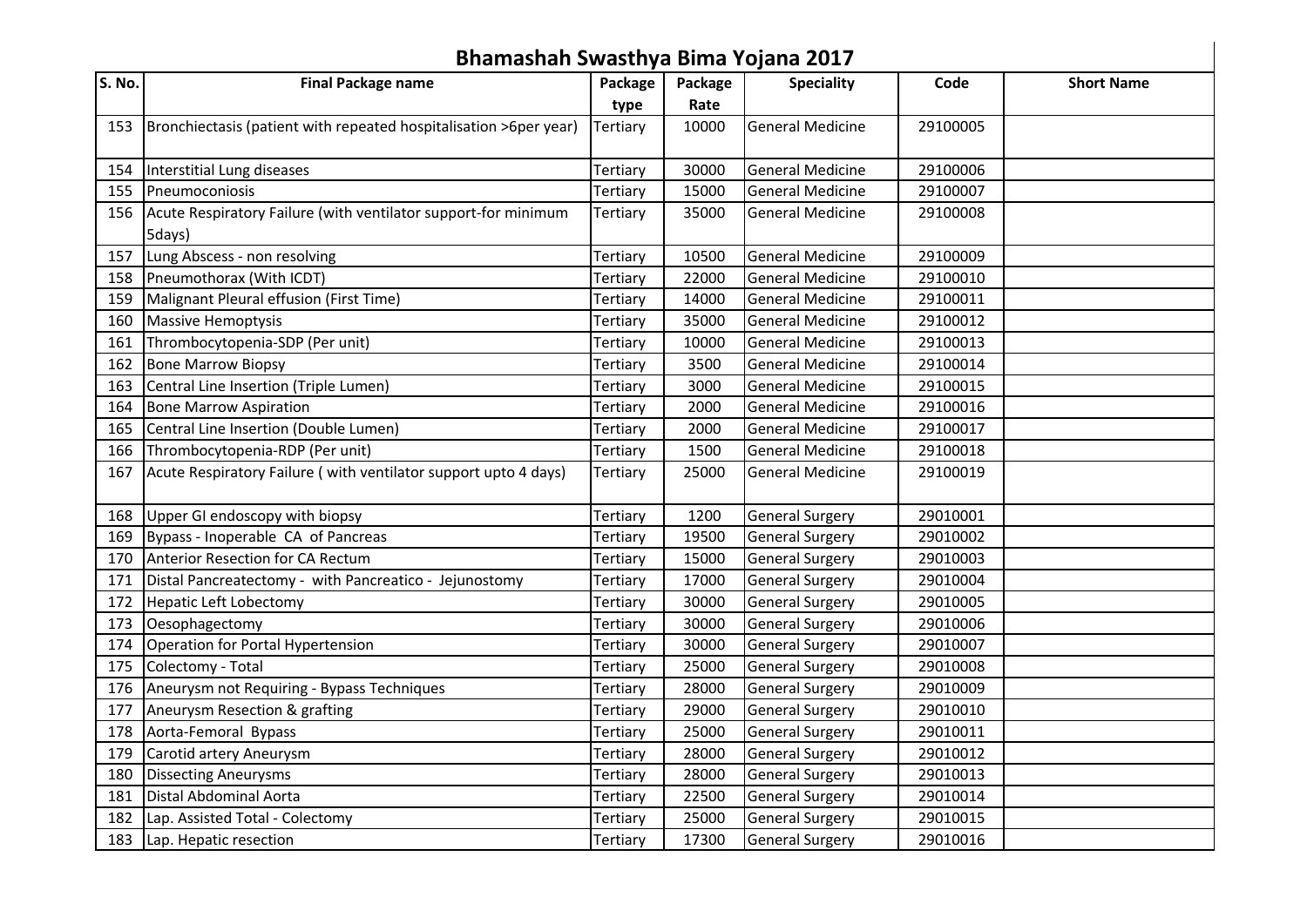|        | Bhamashah Swasthya Bima Yojana 2017                            |          |         |                        |          |                                 |  |  |  |  |
|--------|----------------------------------------------------------------|----------|---------|------------------------|----------|---------------------------------|--|--|--|--|
| S. No. | <b>Final Package name</b>                                      | Package  | Package | <b>Speciality</b>      | Code     | <b>Short Name</b>               |  |  |  |  |
|        |                                                                | type     | Rate    |                        |          |                                 |  |  |  |  |
| 184    | Repair of Main Arteries of the Limbs                           | Tertiary | 28000   | <b>General Surgery</b> | 29010017 |                                 |  |  |  |  |
| 185    | Mediastinal Tumour                                             | Tertiary | 23000   | <b>General Surgery</b> | 29010018 |                                 |  |  |  |  |
| 186    | Thymectomy                                                     | Tertiary | 23000   | <b>General Surgery</b> | 29010019 |                                 |  |  |  |  |
| 187    | Operations for Acquired - Arteriovenous Fistula                | Tertiary | 19500   | <b>General Surgery</b> | 29010020 |                                 |  |  |  |  |
| 188    | Operations for Replacement of Oesophagus by Colon              | Tertiary | 21000   | <b>General Surgery</b> | 29010021 |                                 |  |  |  |  |
| 189    | Operations for Stenosis of - Renal Arteries                    | Tertiary | 24000   | <b>General Surgery</b> | 29010022 |                                 |  |  |  |  |
| 190    | Pericardiostomy                                                | Tertiary | 25000   | <b>General Surgery</b> | 29010023 |                                 |  |  |  |  |
| 191    | Portocaval Anastomosis                                         | Tertiary | 22000   | <b>General Surgery</b> | 29010024 |                                 |  |  |  |  |
| 192    | Renal Artery aneurysm and dissection                           | Tertiary | 28000   | <b>General Surgery</b> | 29010025 |                                 |  |  |  |  |
| 193    | Surgery for Arterial Aneurysm Vertebral                        | Tertiary | 20520   | <b>General Surgery</b> | 29010026 |                                 |  |  |  |  |
| 194    | Thoracoscopic Lebectomy                                        | Tertiary | 19500   | <b>General Surgery</b> | 29010027 |                                 |  |  |  |  |
| 195    | Tissue Reconstruction - Flap Leprosy                           | Tertiary | 22000   | <b>General Surgery</b> | 29010028 |                                 |  |  |  |  |
| 196    | <b>Tendon Transfer-Leprosy</b>                                 | Tertiary | 25000   | <b>General Surgery</b> | 29010029 |                                 |  |  |  |  |
| 197    | Carcinoma Parathyroid - Excision                               | Tertiary | 28000   | <b>General Surgery</b> | 29010030 |                                 |  |  |  |  |
| 198    | 20% burns or scalds/burns over face (with or without grafting) | Tertiary | 25000   | <b>General Surgery</b> | 29010031 |                                 |  |  |  |  |
| 199    | Up to 30% (with grafting)                                      | Tertiary | 35000   | <b>General Surgery</b> | 29010032 |                                 |  |  |  |  |
| 200    | upto 40% Burns (Conservative/ without grafting)                | Tertiary | 30000   | <b>General Surgery</b> | 29010033 |                                 |  |  |  |  |
| 201    | upto 40% Mixed Burns (with grafting)                           | Tertiary | 30000   | <b>General Surgery</b> | 29010034 |                                 |  |  |  |  |
| 202    | upto 50% Burns (Conservative)                                  | Tertiary | 30000   | <b>General Surgery</b> | 29010035 |                                 |  |  |  |  |
| 203    | upto 50% Mixed Burns (with surgery grafting)                   | Tertiary | 40000   | <b>General Surgery</b> | 29010036 |                                 |  |  |  |  |
| 204    | upto 60% Burns (Conservative)                                  | Tertiary | 40000   | <b>General Surgery</b> | 29010037 |                                 |  |  |  |  |
| 205    | Up to 60% Mixed Burns (with Surgeries)                         | Tertiary | 50000   | <b>General Surgery</b> | 29010038 |                                 |  |  |  |  |
| 206    | Above 60% Mixed Burns (with Surgeries)                         | Tertiary | 55000   | <b>General Surgery</b> | 29010039 |                                 |  |  |  |  |
| 207    | Post Burn Contracture surgeries for Functional                 | Tertiary | 20000   | <b>General Surgery</b> | 29010040 | Post Burn Contracture           |  |  |  |  |
|        | Improvement(Package including splints, pressure garments and   |          |         |                        |          | surgeries - Mild (For details   |  |  |  |  |
|        | physiotherapy)- Mild                                           |          |         |                        |          | see website)                    |  |  |  |  |
| 208    | Post Burn Contracture surgeries for Functional                 | Tertiary | 30000   | <b>General Surgery</b> | 29010041 | Post Burn Contracture           |  |  |  |  |
|        | Improvement(Package including splints, pressure garments and   |          |         |                        |          | surgeries - Moderate (For       |  |  |  |  |
|        | physiotherapy)- Moderate                                       |          |         |                        |          | details see website)            |  |  |  |  |
| 209    | Post Burn Contracture surgeries for Functional                 | Tertiary | 35000   | <b>General Surgery</b> | 29010042 | Post Burn Contracture           |  |  |  |  |
|        | Improvement(Package including splints, pressure garments and   |          |         |                        |          | surgeries - Severe (For details |  |  |  |  |
|        | physiotherapy)- Severe                                         |          |         |                        |          | see website)                    |  |  |  |  |
| 210    | Budd chiari syndrome                                           | Tertiary | 21000   | <b>General Surgery</b> | 29010043 |                                 |  |  |  |  |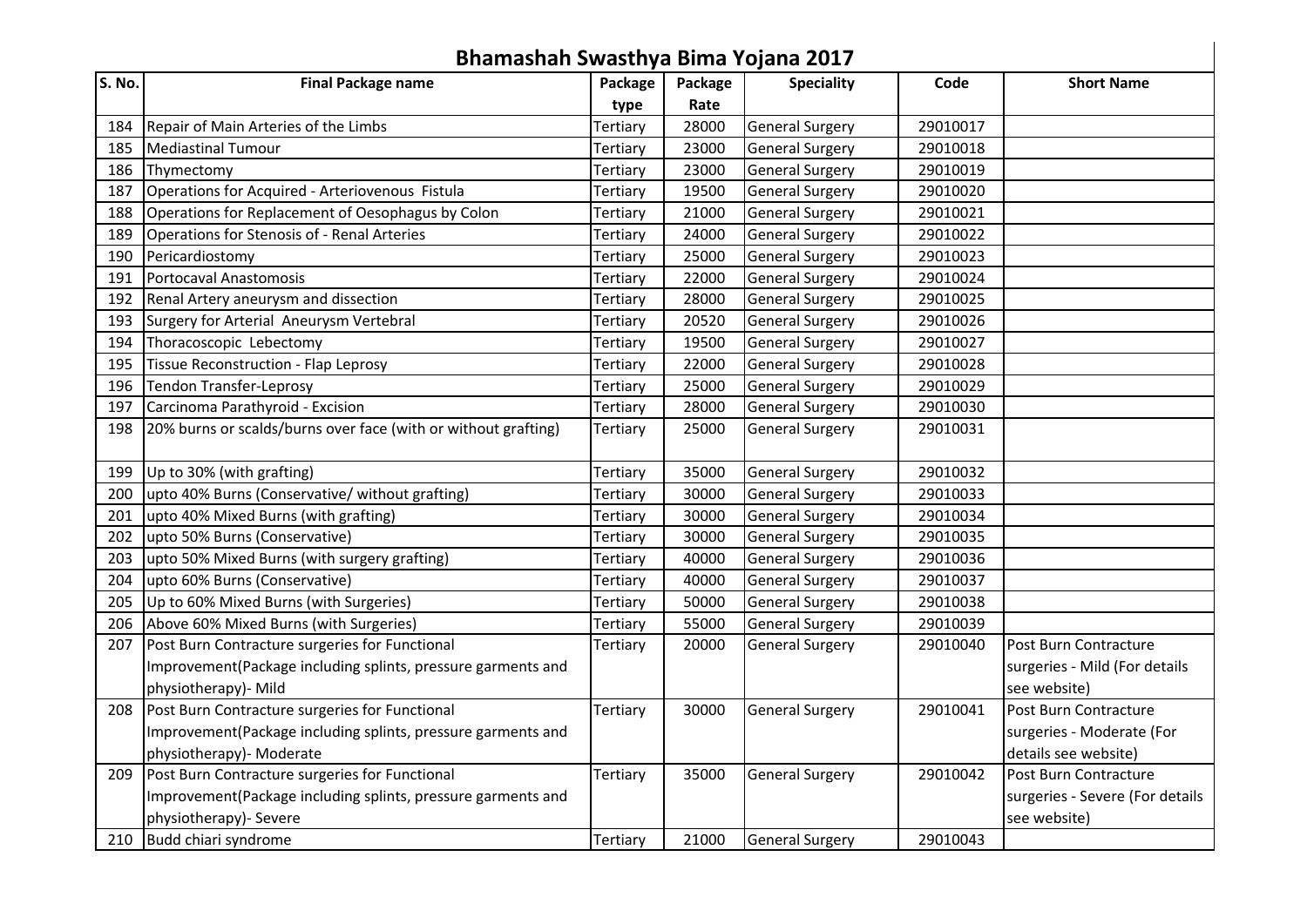|        | Bhamashah Swasthya Bima Yojana 2017                        |          |         |                         |          |                   |  |  |  |  |
|--------|------------------------------------------------------------|----------|---------|-------------------------|----------|-------------------|--|--|--|--|
| S. No. | <b>Final Package name</b>                                  | Package  | Package | <b>Speciality</b>       | Code     | <b>Short Name</b> |  |  |  |  |
|        |                                                            | type     | Rate    |                         |          |                   |  |  |  |  |
| 211    | <b>Fulminant Hepatic failure</b>                           | Tertiary | 35000   | <b>General Surgery</b>  | 29010044 |                   |  |  |  |  |
| 212    | Pancreas - Distal Pancreatectomy                           | Tertiary | 31500   | <b>General Surgery</b>  | 29010045 |                   |  |  |  |  |
| 213    | Pancreas - Enucleation of Cyst                             | Tertiary | 24000   | <b>General Surgery</b>  | 29010046 |                   |  |  |  |  |
| 214    | Anorectal - Low Anterior resection OR Sphincter preserving | Tertiary | 14700   | <b>General Surgery</b>  | 29010047 |                   |  |  |  |  |
|        | surgery of any type                                        |          |         |                         |          |                   |  |  |  |  |
| 215    | Hepatic Right Lobectomy                                    | Tertiary | 70000   | <b>General Surgery</b>  | 29010048 |                   |  |  |  |  |
| 216    | Operation for Lobectomy with volume reduction              | Tertiary | 60000   | <b>General Surgery</b>  | 29010049 |                   |  |  |  |  |
| 217    | Anal Fistulactomy - Low                                    | Tertiary | 8000    | <b>General Surgery</b>  | 29010050 |                   |  |  |  |  |
| 218    | Anal Fistulactomy - High                                   | Tertiary | 12000   | <b>General Surgery</b>  | 29010051 |                   |  |  |  |  |
| 219    | Pancreas - Whipples (any type)                             | Tertiary | 56000   | <b>General Surgery</b>  | 29010052 |                   |  |  |  |  |
| 220    | <b>Renal Transplant</b>                                    | Tertiary | 175000  | <b>General Surgery</b>  | 29010053 |                   |  |  |  |  |
| 221    | Induction Therapy - ALL (per month)                        | Tertiary | 60000   | <b>Medical Oncology</b> | 29160001 |                   |  |  |  |  |
| 222    | Maintenance therapy- ALL (per month)                       | Tertiary | 5000    | <b>Medical Oncology</b> | 29160002 |                   |  |  |  |  |
| 223    | $5$ -FU + Cisplatin                                        | Tertiary | 5000    | <b>Medical Oncology</b> | 29160003 |                   |  |  |  |  |
| 224    | Paclitaxel + Carboplatin                                   | Tertiary | 10000   | <b>Medical Oncology</b> | 29160004 |                   |  |  |  |  |
| 225    | Palliative chemotherapy/ Supportive cherapy                | Tertiary | 5000    | <b>Medical Oncology</b> | 29160005 |                   |  |  |  |  |
| 226    | Azacytidine                                                | Tertiary | 60000   | <b>Medical Oncology</b> | 29160006 |                   |  |  |  |  |
| 227    | Induction regimen- AML                                     | Tertiary | 60000   | <b>Medical Oncology</b> | 29160007 |                   |  |  |  |  |
| 228    | Consolidation Regimen - AML                                | Tertiary | 40000   | <b>Medical Oncology</b> | 29160008 |                   |  |  |  |  |
| 229    | Decitabine                                                 | Tertiary | 30000   | <b>Medical Oncology</b> | 29160009 |                   |  |  |  |  |
| 230    | Hyper-CVAD regimen (per month)                             | Tertiary | 50000   | <b>Medical Oncology</b> | 29160010 |                   |  |  |  |  |
| 231    | Consolidation Therapy- ALL (per month)                     | Tertiary | 60000   | <b>Medical Oncology</b> | 29160011 |                   |  |  |  |  |
| 232    | Nilotinib (per month)                                      | Tertiary | 9000    | <b>Medical Oncology</b> | 29160012 |                   |  |  |  |  |
| 233    | Bevacizumab + Irinotecn                                    | Tertiary | 90000   | <b>Medical Oncology</b> | 29160013 |                   |  |  |  |  |
| 234    | Carmustine                                                 | Tertiary | 6000    | <b>Medical Oncology</b> | 29160014 |                   |  |  |  |  |
| 235    | Capecitabin+oxaliplatin                                    | Tertiary | 11000   | <b>Medical Oncology</b> | 29160015 |                   |  |  |  |  |
| 236    | Mitomycin + 5-FU                                           | Tertiary | 5000    | <b>Medical Oncology</b> | 29160016 |                   |  |  |  |  |
| 237    | Gemcitabine + Oxaliplatin                                  | Tertiary | 8000    | <b>Medical Oncology</b> | 29160017 |                   |  |  |  |  |
| 238    | Gemcitabine + Capecitabine                                 | Tertiary | 8000    | <b>Medical Oncology</b> | 29160018 |                   |  |  |  |  |
| 239    | Ifosfamide + Paclitaxel + Cisplatin (ITP)                  | Tertiary | 12000   | <b>Medical Oncology</b> | 29160019 |                   |  |  |  |  |
| 240    | Pemetrexed                                                 | Tertiary | 10000   | <b>Medical Oncology</b> | 29160020 |                   |  |  |  |  |
| 241    | Gemcitabine + Docetaxel                                    | Tertiary | 8000    | <b>Medical Oncology</b> | 29160021 |                   |  |  |  |  |
| 242    | Gemcitabine + Paclitaxel                                   | Tertiary | 7000    | <b>Medical Oncology</b> | 29160022 |                   |  |  |  |  |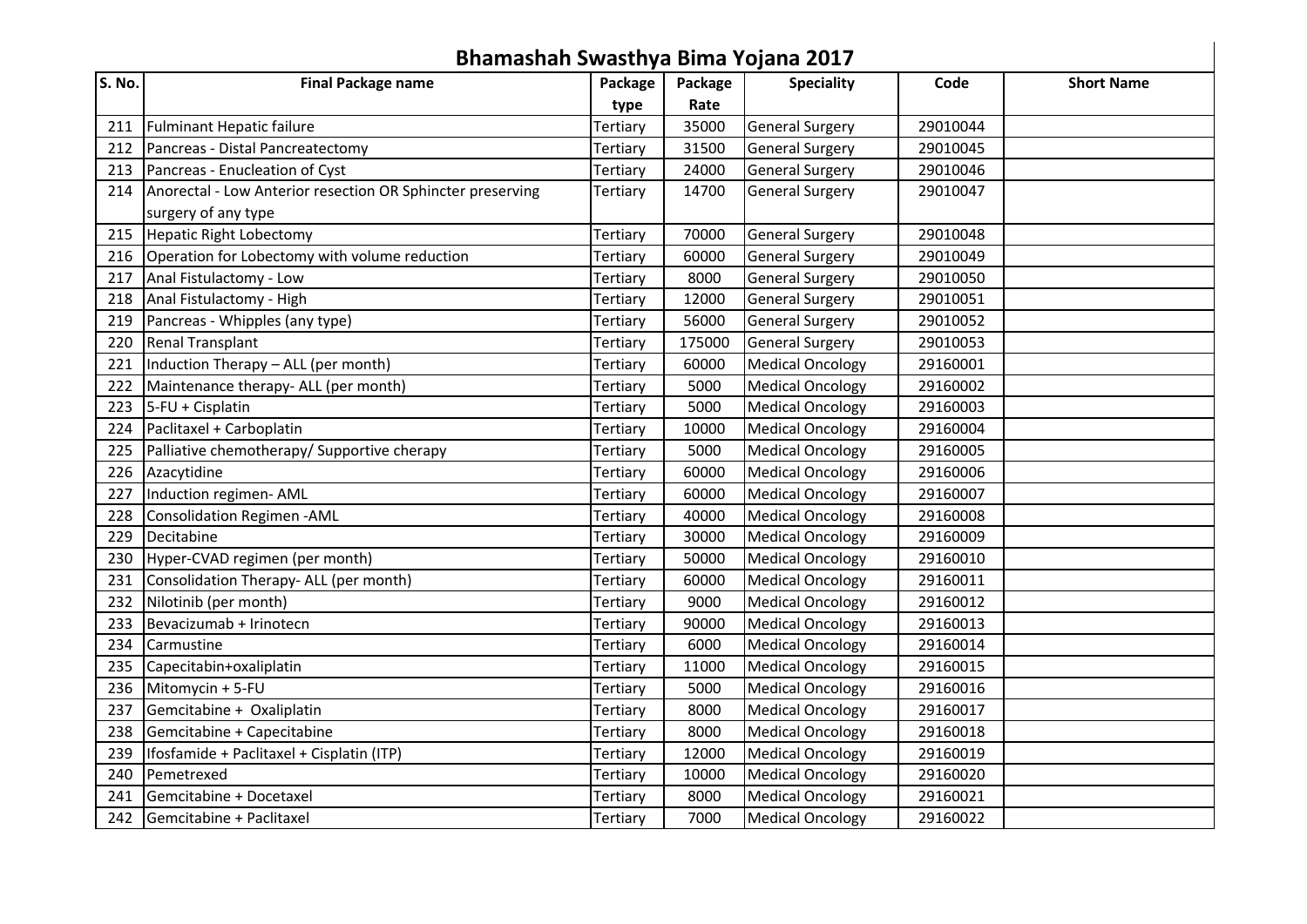|        | Bhamashah Swasthya Bima Yojana 2017                         |          |         |                         |          |                   |  |  |  |  |
|--------|-------------------------------------------------------------|----------|---------|-------------------------|----------|-------------------|--|--|--|--|
| S. No. | <b>Final Package name</b>                                   | Package  | Package | <b>Speciality</b>       | Code     | <b>Short Name</b> |  |  |  |  |
|        |                                                             | type     | Rate    |                         |          |                   |  |  |  |  |
| 243    | Methotrexate + Vinblastine + Doxorubicin + Cisplatin (MVAC) | Tertiary | 4000    | <b>Medical Oncology</b> | 29160023 |                   |  |  |  |  |
| 244    | Procarbazine + Lomustine + Vincristine (PCV)                | Tertiary | 18000   | <b>Medical Oncology</b> | 29160024 |                   |  |  |  |  |
| 245    | Gemcitabine + Cisplatin                                     | Tertiary | 7000    | <b>Medical Oncology</b> | 29160025 |                   |  |  |  |  |
| 246    | Everolimus + Octreotide LAR                                 | Tertiary | 60000   | <b>Medical Oncology</b> | 29160026 |                   |  |  |  |  |
| 247    | <b>Octreotide</b>                                           | Tertiary | 30000   | <b>Medical Oncology</b> | 29160027 |                   |  |  |  |  |
| 248    | Cisplatin +Paclitaxel                                       | Tertiary | 6500    | <b>Medical Oncology</b> | 29160028 |                   |  |  |  |  |
| 249    | Bendamustine + Rituximab                                    | Tertiary | 45000   | <b>Medical Oncology</b> | 29160029 |                   |  |  |  |  |
| 250    | Rituximab                                                   | Tertiary | 40000   | <b>Medical Oncology</b> | 29160030 |                   |  |  |  |  |
| 251    | Lenalidomide                                                | Tertiary | 10000   | <b>Medical Oncology</b> | 29160031 |                   |  |  |  |  |
| 252    | Chlorambucil + Prednisone (CP)                              | Tertiary | 4000    | <b>Medical Oncology</b> | 29160032 |                   |  |  |  |  |
| 253    | Cyclophosphamide + Vincristine +Prednisone (CVP)            | Tertiary | 2700    | <b>Medical Oncology</b> | 29160033 |                   |  |  |  |  |
|        | 254 Hydroxyurea                                             | Tertiary | 1000    | <b>Medical Oncology</b> | 29160034 |                   |  |  |  |  |
| 255    | Oxaliplatin + 5FU+ Leucovorin (FOLFOX)                      | Tertiary | 20000   | <b>Medical Oncology</b> | 29160035 |                   |  |  |  |  |
| 256    | Oxaliplatin+Capecitabin                                     | Tertiary | 11000   | <b>Medical Oncology</b> | 29160036 |                   |  |  |  |  |
| 257    | Epirubicin+ Oxaliplatin + Capecitabine (EOX)                | Tertiary | 11500   | <b>Medical Oncology</b> | 29160037 |                   |  |  |  |  |
| 258    | Epirubicin+ Cisplatin + Capecitabine (ECX)                  | Tertiary | 9500    | <b>Medical Oncology</b> | 29160038 |                   |  |  |  |  |
| 259    | Epirubicin+ Oxaliplatin +5FU (EOF)                          | Tertiary | 9500    | <b>Medical Oncology</b> | 29160039 |                   |  |  |  |  |
| 260    | Irinotecan + Cisplatin                                      | Tertiary | 7500    | <b>Medical Oncology</b> | 29160040 |                   |  |  |  |  |
| 261    | Epirubicin+ Cisplatin + 5FU                                 | Tertiary | 6000    | <b>Medical Oncology</b> | 29160041 |                   |  |  |  |  |
| 262    | Docetaxel+ Cisplatin +5FU (DCF)                             | Tertiary | 11500   | <b>Medical Oncology</b> | 29160042 |                   |  |  |  |  |
| 263    | 5 FU + Leucovorin                                           | Tertiary | 4000    | <b>Medical Oncology</b> | 29160043 |                   |  |  |  |  |
| 264    | Sorafenib                                                   | Tertiary | 10000   | <b>Medical Oncology</b> | 29160044 |                   |  |  |  |  |
| 265    | Imatinib 400 mg                                             | Tertiary | 4000    | <b>Medical Oncology</b> | 29160045 |                   |  |  |  |  |
| 266    | Cladribine                                                  | Tertiary | 90000   | <b>Medical Oncology</b> | 29160046 |                   |  |  |  |  |
| 267    | Methotrexate/ciplatin/5fu                                   | Tertiary | 2000    | <b>Medical Oncology</b> | 29160047 |                   |  |  |  |  |
| 268    | Capecitabine                                                | Tertiary | 6000    | <b>Medical Oncology</b> | 29160048 |                   |  |  |  |  |
| 269    | Docetaxel + doxorubicine+cyclophosphamide(TAC)              | Tertiary | 8000    | <b>Medical Oncology</b> | 29160049 |                   |  |  |  |  |
| 270    | Docetaxel+ cyclophosphamide (TC)                            | Tertiary | 7000    | <b>Medical Oncology</b> | 29160050 |                   |  |  |  |  |
| 271    | Cyclophosphamide + doxorubicine+5 Fluorouracil(CAF)         | Tertiary | 3500    | <b>Medical Oncology</b> | 29160051 |                   |  |  |  |  |
| 272    | Doxorubicin + Cyclophosphamide (AC)                         | Tertiary | 3500    | <b>Medical Oncology</b> | 29160052 |                   |  |  |  |  |
| 273    | <b>Trastazumab</b>                                          | Tertiary | 48000   | <b>Medical Oncology</b> | 29160053 |                   |  |  |  |  |
| 274    | Everolimus + Exemestane                                     | Tertiary | 40000   | <b>Medical Oncology</b> | 29160054 |                   |  |  |  |  |
| 275    | Anastrozole                                                 | Tertiary | 1000    | <b>Medical Oncology</b> | 29160055 |                   |  |  |  |  |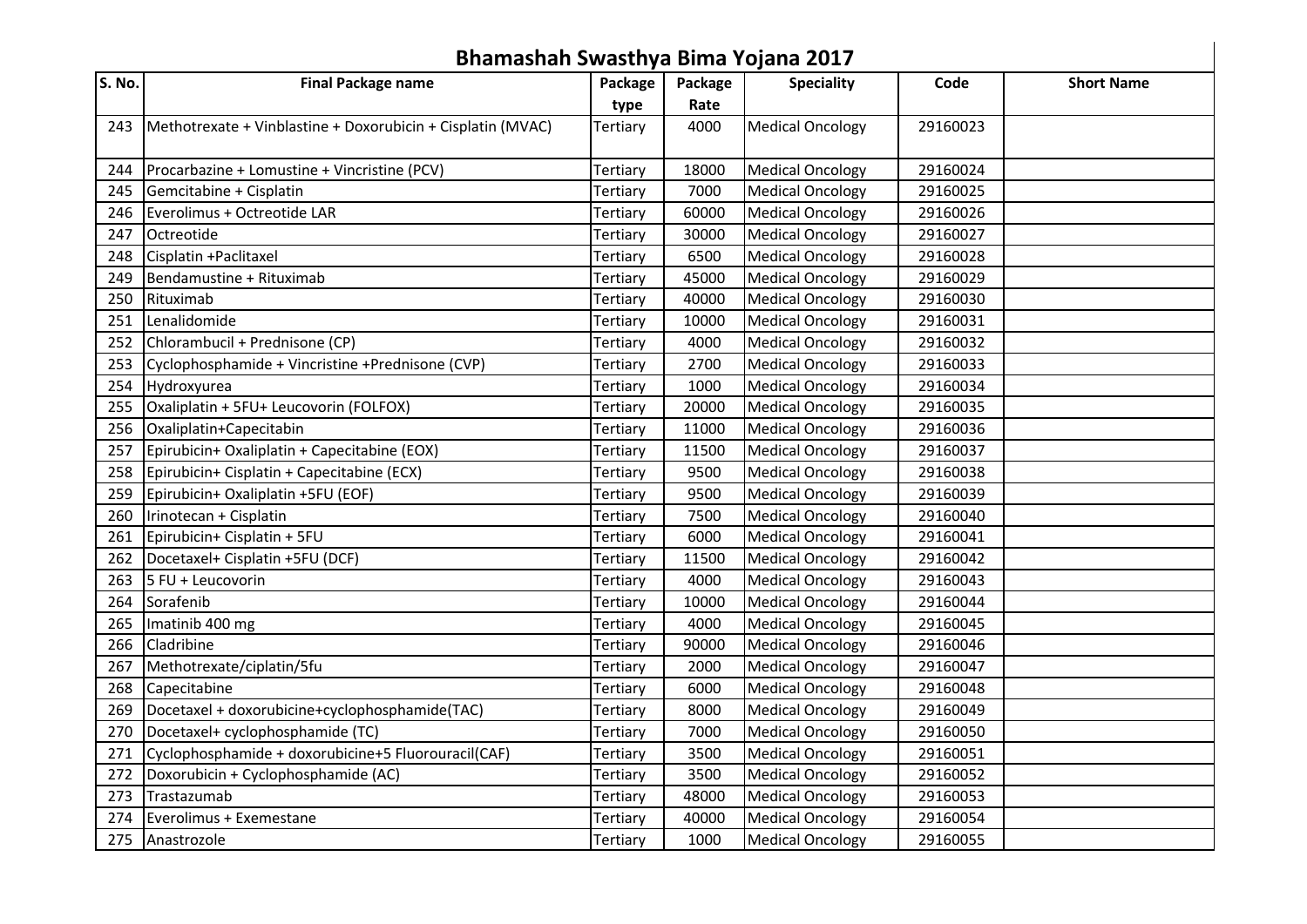|        | Bhamashah Swasthya Bima Yojana 2017                            |          |         |                         |          |                   |  |  |  |  |
|--------|----------------------------------------------------------------|----------|---------|-------------------------|----------|-------------------|--|--|--|--|
| S. No. | <b>Final Package name</b>                                      | Package  | Package | <b>Speciality</b>       | Code     | <b>Short Name</b> |  |  |  |  |
|        |                                                                | type     | Rate    |                         |          |                   |  |  |  |  |
| 276    | Tamoxifen                                                      | Tertiary | 600     | <b>Medical Oncology</b> | 29160056 |                   |  |  |  |  |
| 277    | Letrozole                                                      | Tertiary | 500     | <b>Medical Oncology</b> | 29160057 |                   |  |  |  |  |
| 278    | BCNU+Etoposide+Cytarabine+Melphalan (Mini-BEAM)                | Tertiary | 60000   | <b>Medical Oncology</b> | 29160058 |                   |  |  |  |  |
| 279    | Doxorubicin + Bleomycin + Vinblastine + Dacarbazine            | Tertiary | 5000    | <b>Medical Oncology</b> | 29160059 |                   |  |  |  |  |
|        | (ABVD)/COPP/EBVD                                               |          |         |                         |          |                   |  |  |  |  |
| 280    | Erlotinib                                                      | Tertiary | 8000    | <b>Medical Oncology</b> | 29160060 |                   |  |  |  |  |
| 281    | Geftinib                                                       | Tertiary | 5000    | <b>Medical Oncology</b> | 29160061 |                   |  |  |  |  |
| 282    | Gemcitabine                                                    | Tertiary | 5000    | <b>Medical Oncology</b> | 29160062 |                   |  |  |  |  |
| 283    | Temozolomide + Thalidomide                                     | Tertiary | 25000   | <b>Medical Oncology</b> | 29160063 |                   |  |  |  |  |
| 284    | Dacarbazine                                                    | Tertiary | 5000    | <b>Medical Oncology</b> | 29160064 |                   |  |  |  |  |
| 285    | Cyclophosphamide + Doxorubicin + Cisplatin (CAP)               | Tertiary | 4000    | <b>Medical Oncology</b> | 29160065 |                   |  |  |  |  |
| 286    | Irinotecan + Oxaliplatin +5FU + Leucovorin (FOLFOXIRI regimen) | Tertiary | 25000   | <b>Medical Oncology</b> | 29160066 |                   |  |  |  |  |
|        |                                                                |          |         |                         |          |                   |  |  |  |  |
| 287    | Irinotecan + 5FU + Leucovorin (FOLFIRI regimen)                | Tertiary | 20000   | <b>Medical Oncology</b> | 29160067 |                   |  |  |  |  |
| 288    | Capecitabine + Irinotecan (XELIRI)                             | Tertiary | 10000   | <b>Medical Oncology</b> | 29160068 |                   |  |  |  |  |
| 289    | Capecitabine + Paclitaxel (XP)                                 | Tertiary | 8000    | <b>Medical Oncology</b> | 29160069 |                   |  |  |  |  |
| 290    | Trastazumab + (Paclitaxel/Docetaxel/capecitabine/vinorelbine)  | Tertiary | 52000   | <b>Medical Oncology</b> | 29160070 |                   |  |  |  |  |
|        |                                                                |          |         |                         |          |                   |  |  |  |  |
| 291    | Capecitabine + Lapatinib                                       | Tertiary | 40000   | <b>Medical Oncology</b> | 29160071 |                   |  |  |  |  |
| 292    | <b>IFulvestrant</b>                                            | Tertiary | 25000   | <b>Medical Oncology</b> | 29160072 |                   |  |  |  |  |
| 293    | Paclitaxel 3weekly                                             | Tertiary | 7000    | <b>Medical Oncology</b> | 29160073 |                   |  |  |  |  |
|        | 294 Megestrol                                                  | Tertiary | 2000    | <b>Medical Oncology</b> | 29160074 |                   |  |  |  |  |
|        | 295   Melphalan + Prednisone + Lenalidomide (MPL)              | Tertiary | 20000   | <b>Medical Oncology</b> | 29160075 |                   |  |  |  |  |
|        | 296 Lenalidomide + Dexamethasone                               | Tertiary | 16000   | <b>Medical Oncology</b> | 29160076 |                   |  |  |  |  |
| 297    | Melphalan + Prednisone + Thalidomide (MPT)/MP                  | Tertiary | 10000   | <b>Medical Oncology</b> | 29160077 |                   |  |  |  |  |
| 298    | Lenalidomide/thalidomide + Bortezomib + Dexamethasone (RVD)    | Tertiary | 8000    | <b>Medical Oncology</b> | 29160078 |                   |  |  |  |  |
|        |                                                                |          |         |                         |          |                   |  |  |  |  |
| 299    | Thalidomide + Dexamethasone                                    | Tertiary | 3000    | <b>Medical Oncology</b> | 29160079 |                   |  |  |  |  |
| 300    | Fludarabine + Cyclophosphamide + Rituximab (FCR)/FR            | Tertiary | 61000   | <b>Medical Oncology</b> | 29160080 |                   |  |  |  |  |
| 301    | Bortezomib                                                     | Tertiary | 5000    | <b>Medical Oncology</b> | 29160081 |                   |  |  |  |  |
| 302    | Etoposide + Ifosfamide $(I + E)$                               | Tertiary | 10000   | <b>Medical Oncology</b> | 29160082 |                   |  |  |  |  |
| 303    | High dose Methotrexate + Leucovorin                            | Tertiary | 10000   | <b>Medical Oncology</b> | 29160083 |                   |  |  |  |  |
| 304    | Cisplatin+ Doxorubicin                                         | Tertiary | 5000    | <b>Medical Oncology</b> | 29160084 |                   |  |  |  |  |
| 305    | Gemcitabine + Liposomal Doxorubicin                            | Tertiary | 15000   | <b>Medical Oncology</b> | 29160085 |                   |  |  |  |  |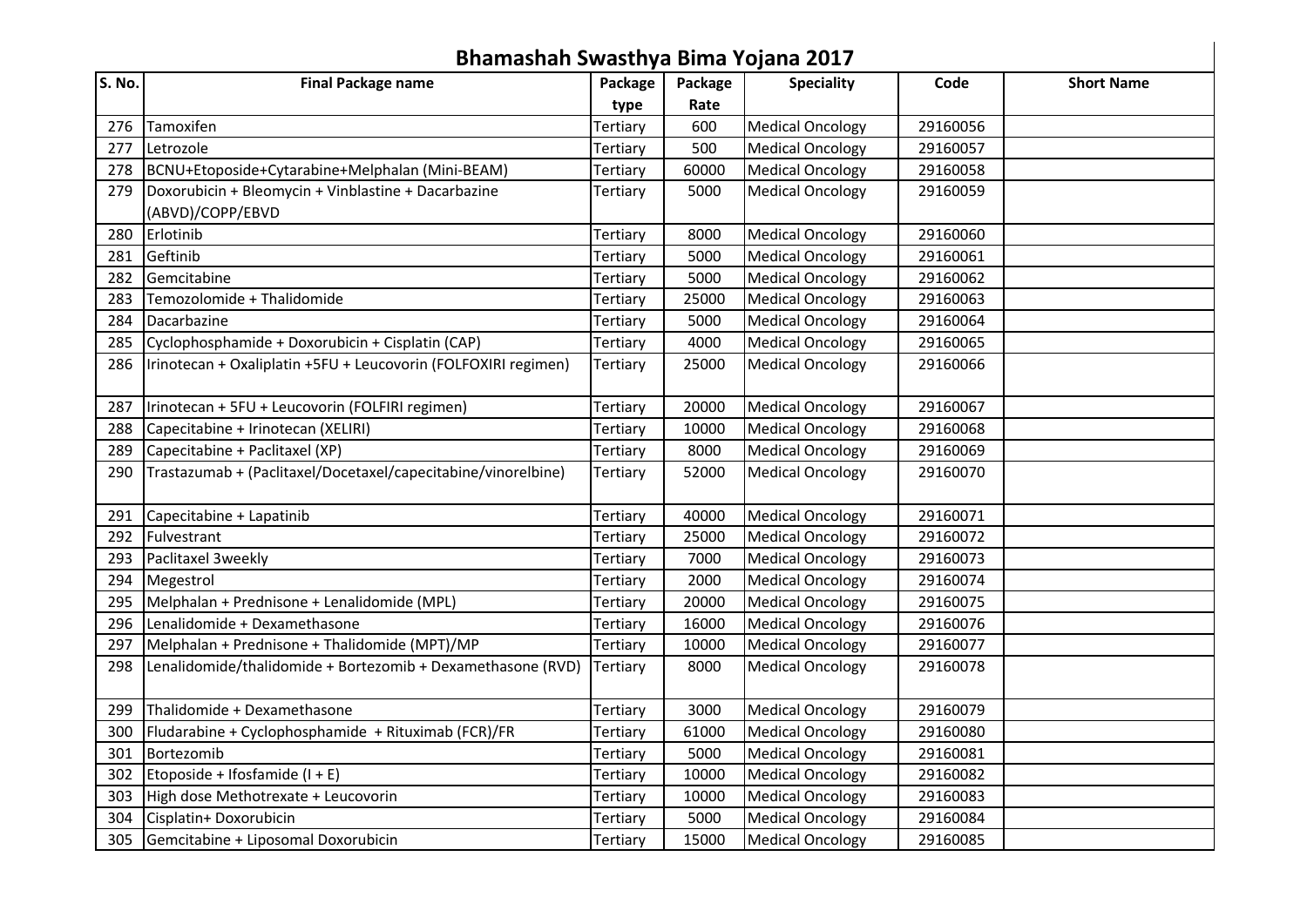| Bhamashah Swasthya Bima Yojana 2017 |                                                           |          |         |                         |          |                   |  |  |  |
|-------------------------------------|-----------------------------------------------------------|----------|---------|-------------------------|----------|-------------------|--|--|--|
| S. No.                              | <b>Final Package name</b>                                 | Package  | Package | <b>Speciality</b>       | Code     | <b>Short Name</b> |  |  |  |
|                                     |                                                           | type     | Rate    |                         |          |                   |  |  |  |
| 306                                 | Gemcitabine + Carboplatin                                 | Tertiary | 10000   | <b>Medical Oncology</b> | 29160086 |                   |  |  |  |
| 307                                 | Bleomycin + Etoposide + Cisplatin (BEP)                   | Tertiary | 10000   | <b>Medical Oncology</b> | 29160087 |                   |  |  |  |
| 308                                 | Nab-Paclitaxel + Gemcitabine                              | Tertiary | 17000   | <b>Medical Oncology</b> | 29160088 |                   |  |  |  |
| 309                                 | Capecitabine + Erlotinib                                  | Tertiary | 11000   | <b>Medical Oncology</b> | 29160089 |                   |  |  |  |
| 310                                 | Gemcitabine + Erlotinib                                   | Tertiary | 11000   | <b>Medical Oncology</b> | 29160090 |                   |  |  |  |
| 311                                 | Gemcitabine + Docetaxel + Capecitabine (GTX)              | Tertiary | 10000   | <b>Medical Oncology</b> | 29160091 |                   |  |  |  |
| 312                                 | High dose Methotrexate                                    | Tertiary | 10000   | <b>Medical Oncology</b> | 29160092 |                   |  |  |  |
| 313                                 | $IT$ Mtx + Leucovorin + Vincristine + Procarbazine        | Tertiary | 6000    | <b>Medical Oncology</b> | 29160093 |                   |  |  |  |
| 314                                 | <b>I</b> Cabazitaxel + Prednisone                         | Tertiary | 25000   | <b>Medical Oncology</b> | 29160094 |                   |  |  |  |
| 315                                 | Abiraterone + Prednisone                                  | Tertiary | 20000   | <b>Medical Oncology</b> | 29160095 |                   |  |  |  |
| 316                                 | Docetaxel + Prednisone                                    | Tertiary | 7000    | <b>Medical Oncology</b> | 29160096 |                   |  |  |  |
| 317                                 | Everolimus                                                | Tertiary | 30000   | <b>Medical Oncology</b> | 29160097 |                   |  |  |  |
| 318                                 | Pazopanib                                                 | Tertiary | 24000   | <b>Medical Oncology</b> | 29160098 |                   |  |  |  |
| 319                                 | Cyclophosphamide + Doxorubicin + Vincristine + Prednisone | Tertiary | 5000    | <b>Medical Oncology</b> | 29160099 |                   |  |  |  |
|                                     | (CHOP)/GDP/MINE/ICE/DHAP                                  |          |         |                         |          |                   |  |  |  |
| 320                                 | Doxorubicin + Ifosfamide (AI)                             | Tertiary | 10000   | <b>Medical Oncology</b> | 29160100 |                   |  |  |  |
| 321                                 | Doxorubicin + Dacarbazine (AD)                            | Tertiary | 4000    | <b>Medical Oncology</b> | 29160101 |                   |  |  |  |
| 322                                 | Eltrombopeg 30 tab                                        | Tertiary | 60000   | <b>Medical Oncology</b> | 29160102 |                   |  |  |  |
| 323                                 | Ruxolitinib 20mg                                          | Tertiary | 50000   | <b>Medical Oncology</b> | 29160103 |                   |  |  |  |
| 324                                 | Rituximab + CHOP)/CEOP/CVP/GDP/MINE/GEMOX/DHAP/ICE        | Tertiary | 45000   | <b>Medical Oncology</b> | 29160104 |                   |  |  |  |
| 325                                 | Brachytherpay - catheter based                            | Tertiary | 35000   | <b>Medical Oncology</b> | 29160105 |                   |  |  |  |
| 326                                 | Dasatinib                                                 | Tertiary | 30000   | <b>Medical Oncology</b> | 29160106 |                   |  |  |  |
| 327                                 | Febrile neutropenia                                       | Tertiary | 30000   | <b>Medical Oncology</b> | 29160107 |                   |  |  |  |
| 328                                 | Temozolomide - concurrent with RT                         | Tertiary | 20000   | <b>Medical Oncology</b> | 29160108 |                   |  |  |  |
| 329                                 | Platin + Nab-Paclitaxel                                   | Tertiary | 17000   | <b>Medical Oncology</b> | 29160109 |                   |  |  |  |
| 330                                 | Liposomal Doxorubicin                                     | Tertiary | 13000   | <b>Medical Oncology</b> | 29160110 |                   |  |  |  |
| 331                                 | Pemetrexed + Platin                                       | Tertiary | 13000   | <b>Medical Oncology</b> | 29160111 |                   |  |  |  |
| 332                                 | VelP/VIP/TIP                                              | Tertiary | 10000   | <b>Medical Oncology</b> | 29160112 |                   |  |  |  |
| 333                                 | Capecitabine + Vinorelbine (XN)                           | Tertiary | 8000    | <b>Medical Oncology</b> | 29160113 |                   |  |  |  |
| 334                                 | Docetaxel                                                 | Tertiary | 7000    | <b>Medical Oncology</b> | 29160114 |                   |  |  |  |
| 335                                 | Single Donor Platelets                                    | Tertiary | 7000    | <b>Medical Oncology</b> | 29160115 |                   |  |  |  |
| 336                                 | supportive therapy                                        | Tertiary | 5000    | <b>Medical Oncology</b> | 29160116 |                   |  |  |  |
| 337                                 | Temozolamide adjuvant per cycle                           | Tertiary | 5000    | <b>Medical Oncology</b> | 29160117 |                   |  |  |  |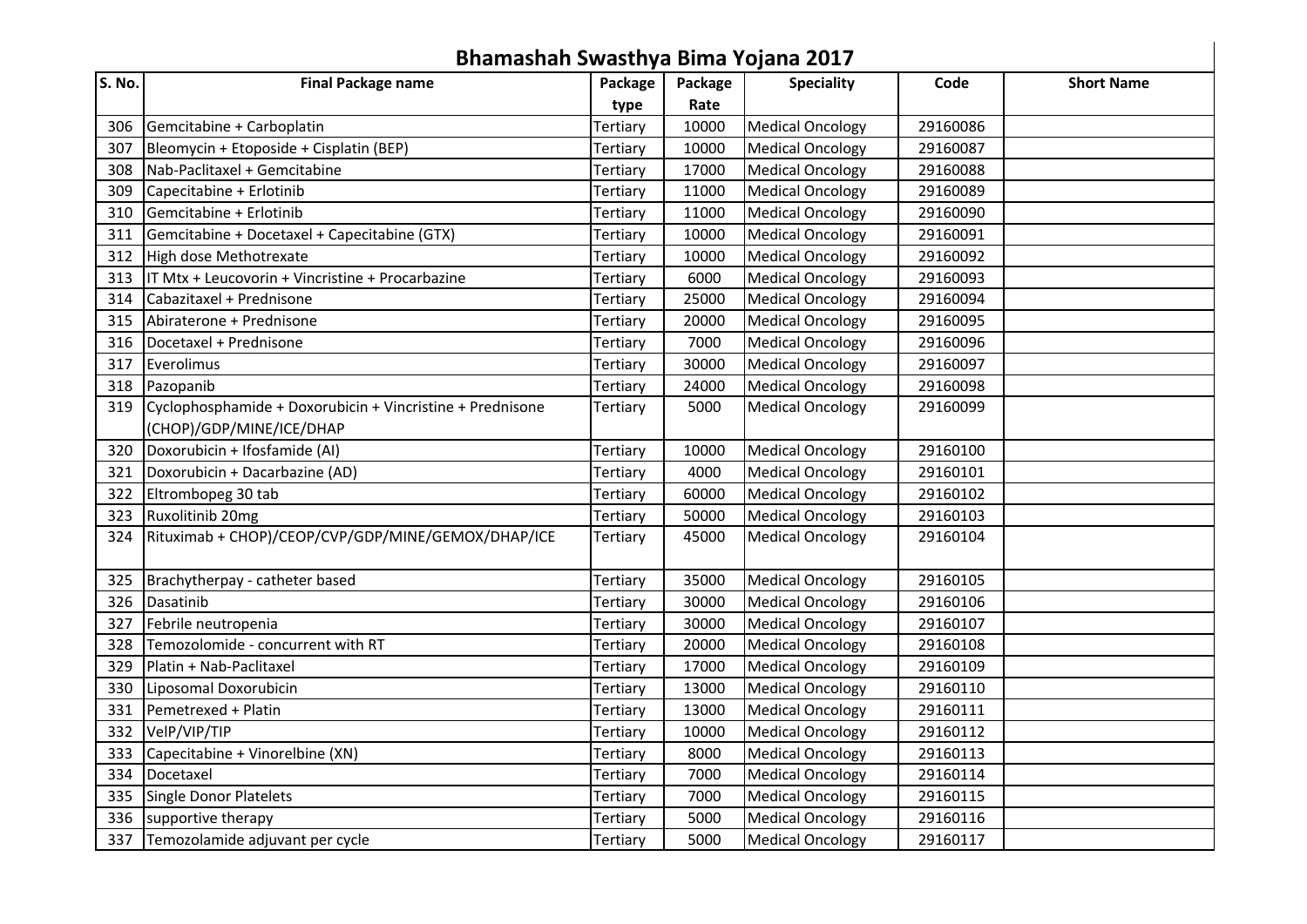|        | Bhamashah Swasthya Bima Yojana 2017                             |          |         |                         |          |                   |  |  |  |  |
|--------|-----------------------------------------------------------------|----------|---------|-------------------------|----------|-------------------|--|--|--|--|
| S. No. | <b>Final Package name</b>                                       | Package  | Package | <b>Speciality</b>       | Code     | <b>Short Name</b> |  |  |  |  |
|        |                                                                 | type     | Rate    |                         |          |                   |  |  |  |  |
| 338    | chemotherapy for pediatric solid Tumors                         | Tertiary | 4000    | <b>Medical Oncology</b> | 29160118 |                   |  |  |  |  |
| 339    | Etoposide / Doxorubicin/Cisplatin/Taxane                        | Tertiary | 4000    | <b>Medical Oncology</b> | 29160119 |                   |  |  |  |  |
| 340    | Paclitaxel weekly                                               | Tertiary | 3500    | <b>Medical Oncology</b> | 29160120 |                   |  |  |  |  |
| 341    | DL Scopy/EUA under GA                                           | Tertiary | 3000    | <b>Medical Oncology</b> | 29160121 |                   |  |  |  |  |
| 342    | Cisplatin / carboplatin weekly                                  | Tertiary | 2000    | <b>Medical Oncology</b> | 29160122 |                   |  |  |  |  |
| 343    | zoledronic acid                                                 | Tertiary | 1300    | <b>Medical Oncology</b> | 29160123 |                   |  |  |  |  |
| 344    | Chemoport placement - including port cost                       | Tertiary | 25000   | <b>Medical Oncology</b> | 29160124 |                   |  |  |  |  |
| 345    | Piccline                                                        | Tertiary | 15000   | <b>Medical Oncology</b> | 29160125 |                   |  |  |  |  |
| 346    | Brachiocephalic AV fistula for Hemodialysis                     | Tertiary | 7200    | Nephrology              | 29200001 |                   |  |  |  |  |
| 347    | Maintenance Hemodialysis (with Inj. Erythropoitin & IRON) - Per | Tertiary | 2000    | Nephrology              | 29200002 |                   |  |  |  |  |
|        | <b>Dialysis</b>                                                 |          |         |                         |          |                   |  |  |  |  |
| 348    | Maintenance Hemodialysis (without Inj. Erythropoitin & IRON) -  | Tertiary | 1500    | Nephrology              | 29200003 |                   |  |  |  |  |
|        | Per Dialysis                                                    |          |         |                         |          |                   |  |  |  |  |
| 349    | Double Lumen HD Catheter                                        | Tertiary | 3500    | Nephrology              | 29200004 |                   |  |  |  |  |
| 350    | Plasma pheresis                                                 | Tertiary | 14000   | Nephrology              | 29200005 |                   |  |  |  |  |
|        | 351 Stroke (Arterial/Venous)                                    | Tertiary | 25000   | Neurology               | 29210001 |                   |  |  |  |  |
| 352    | CNS Infection - Bacterial/Viral                                 | Tertiary | 25000   | Neurology               | 29210002 |                   |  |  |  |  |
| 353    | CNS Infection - Fungal                                          | Tertiary | 40000   | Neurology               | 29210003 |                   |  |  |  |  |
| 354    | Seizure Disorder / Status Epilepticus                           | Tertiary | 15000   | Neurology               | 29210004 |                   |  |  |  |  |
| 355    | Neuromuscular disorders                                         | Tertiary | 20000   | Neurology               | 29210005 |                   |  |  |  |  |
| 356    | Anneurysm coiling                                               | Tertiary | 150000  | Neurosurgery            | 29060001 |                   |  |  |  |  |
| 357    | Microdiscectomy Lumbar                                          | Tertiary | 24000   | Neurosurgery            | 29060002 |                   |  |  |  |  |
| 358    | Trans Sphenoidal surgeries                                      | Tertiary | 24000   | Neurosurgery            | 29060003 |                   |  |  |  |  |
| 359    | Anterior Encephalocele                                          | Tertiary | 28750   | Neurosurgery            | 29060004 |                   |  |  |  |  |
| 360    | <b>Burr hole</b>                                                | Tertiary | 20625   | Neurosurgery            | 29060005 |                   |  |  |  |  |
| 361    | Cranioplasty                                                    | Tertiary | 30000   | Neurosurgery            | 29060006 |                   |  |  |  |  |
| 362    | Craniostenosis                                                  | Tertiary | 22000   | Neurosurgery            | 29060007 |                   |  |  |  |  |
| 363    | Craniotomy and Evacuation of Haematoma - Extradural             | Tertiary | 32000   | Neurosurgery            | 29060008 |                   |  |  |  |  |
| 364    | Haematoma Brain (hypertensive)                                  | Tertiary | 32000   | Neurosurgery            | 29060009 |                   |  |  |  |  |
| 365    | Haematoma (Child - irritable subdural)                          | Tertiary | 24200   | Neurosurgery            | 29060010 |                   |  |  |  |  |
| 366    | Meningocele - Lumbar                                            | Tertiary | 24750   | Neurosurgery            | 29060011 |                   |  |  |  |  |
| 367    | Meningococle - Occipital                                        | Tertiary | 29000   | Neurosurgery            | 29060012 |                   |  |  |  |  |
| 368    | Posterior Fossa Decompression                                   | Tertiary | 40000   | Neurosurgery            | 29060013 |                   |  |  |  |  |
| 369    | Brachial Plexus - Repair                                        | Tertiary | 70000   | Neurosurgery            | 29060014 |                   |  |  |  |  |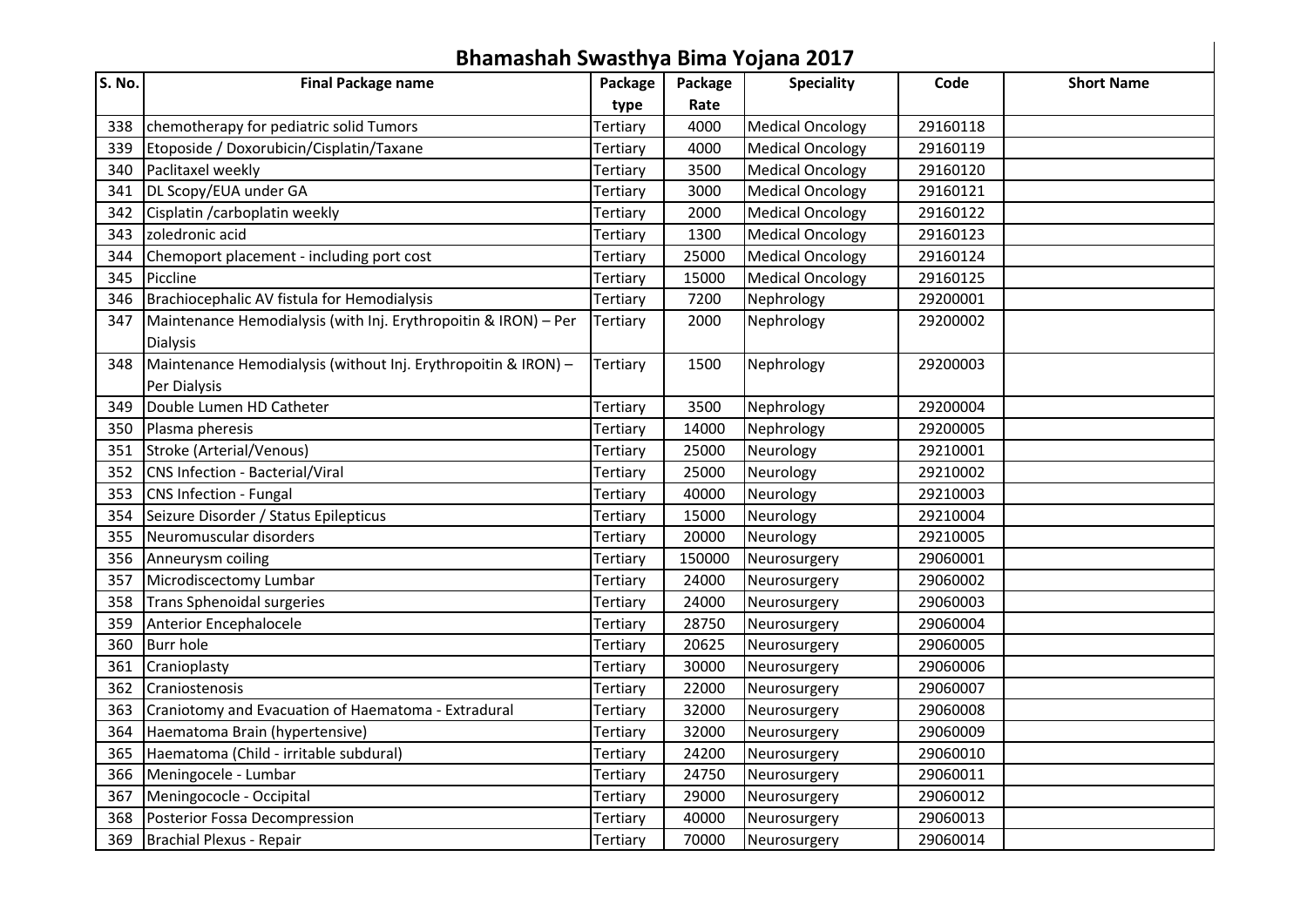|        | Bhamashah Swasthya Bima Yojana 2017                                                 |          |         |                   |          |                   |
|--------|-------------------------------------------------------------------------------------|----------|---------|-------------------|----------|-------------------|
| S. No. | <b>Final Package name</b>                                                           | Package  | Package | <b>Speciality</b> | Code     | <b>Short Name</b> |
|        |                                                                                     | type     | Rate    |                   |          |                   |
|        | 370 Spina Bifida Repair/TCS                                                         | Tertiary | 24200   | Neurosurgery      | 29060015 |                   |
|        | 371 Anterio Lateral Decompression of Dorsal spine                                   | Tertiary | 30000   | Neurosurgery      | 29060016 |                   |
|        | 372 Spinal Tumour/Haematoma/Abscess                                                 | Tertiary | 30000   | Neurosurgery      | 29060017 |                   |
|        | 373   Intracranial Tumours/SOL                                                      | Tertiary | 70000   | Neurosurgery      | 29060018 |                   |
| 374    | Tumours Meninges Gocussa                                                            | Tertiary | 25000   | Neurosurgery      | 29060019 |                   |
| 375    | Tumours Meninges Posterior                                                          | Tertiary | 25000   | Neurosurgery      | 29060020 |                   |
| 376    | Ventricular Puncture                                                                | Tertiary | 9000    | Neurosurgery      | 29060021 |                   |
| 377    | AAD Surgery - Trans oral Surgery                                                    | Tertiary | 60000   | Neurosurgery      | 29060022 |                   |
|        | 378 Spinal Surgery - RF Lesions for Trigeminal Neuralgia                            | Tertiary | 25000   | Neurosurgery      | 29060023 |                   |
| 379    | Neurosurgery - Nerve Decompression                                                  | Tertiary | 15000   | Neurosurgery      | 29060024 |                   |
| 380    | Neurosurgery - Peripheral Nerve Surgery Major                                       | Tertiary | 30000   | Neurosurgery      | 29060025 |                   |
| 381    | Neurosurgery - Peripheral Nerve Surgery Minor                                       | Tertiary | 15000   | Neurosurgery      | 29060026 |                   |
|        | 382 Surgery Of Cord Tumours - Discectomy                                            | Tertiary | 12000   | Neurosurgery      | 29060027 |                   |
| 383    | Brain Surgery - De-compressive Craniectomy (Non Traumatic)                          | Tertiary | 50000   | Neurosurgery      | 29060028 |                   |
| 384    | Brain Surgery - Endoscopic Third Ventriculostomy                                    | Tertiary | 24000   | Neurosurgery      | 29060029 |                   |
| 385    | Spinal Surgery - Syringomyelia                                                      | Tertiary | 42000   | Neurosurgery      | 29060030 |                   |
| 386    | Soft Tissue and Vascular Surgery - Cervical Sympathectomy                           | Tertiary | 35000   | Neurosurgery      | 29060031 |                   |
| 387    | Soft Tissue and Vascular Surgery - Decompression/Excision of<br>Optic nerve lesions | Tertiary | 45500   | Neurosurgery      | 29060032 |                   |
| 388    | Soft Tissue and Vascular Surgery - Proptosis                                        | Tertiary | 42000   | Neurosurgery      | 29060033 |                   |
| 389    | Epilepsy Surgery - Lesionectomy/Temporal<br>Lobectomy/Hemispherotomy                | Tertiary | 105000  | Neurosurgery      | 29060034 |                   |
| 390    | Epilepsy Surgery - Temporal lobectomy plus Depth Electrodes                         | Tertiary | 35000   | Neurosurgery      | 29060035 |                   |
| 391    | Microvascular Decompression for Trigeminal Neuralgia                                | Tertiary | 42000   | Neurosurgery      | 29060036 |                   |
| 392    | Embolization of Aneurysm                                                            | Tertiary | 32900   | Neurosurgery      | 29060037 |                   |
| 393    | Meningo encephalocele                                                               | Tertiary | 17500   | Neurosurgery      | 29060038 |                   |
| 394    | Brain Surgery - Ventriculoatrial / Ventriculoperitoneal Shunt                       | Tertiary | 24800   | Neurosurgery      | 29060039 |                   |
| 395    | Brain Surgery - Abscess Tapping Single                                              | Tertiary | 15000   | Neurosurgery      | 29060040 |                   |
| 396    | Brain Surgery - Abscess Tapping multiple                                            | Tertiary | 20800   | Neurosurgery      | 29060041 |                   |
| 397    | Brain Surgery - Meningo Encephalocele                                               | Tertiary | 29800   | Neurosurgery      | 29060042 |                   |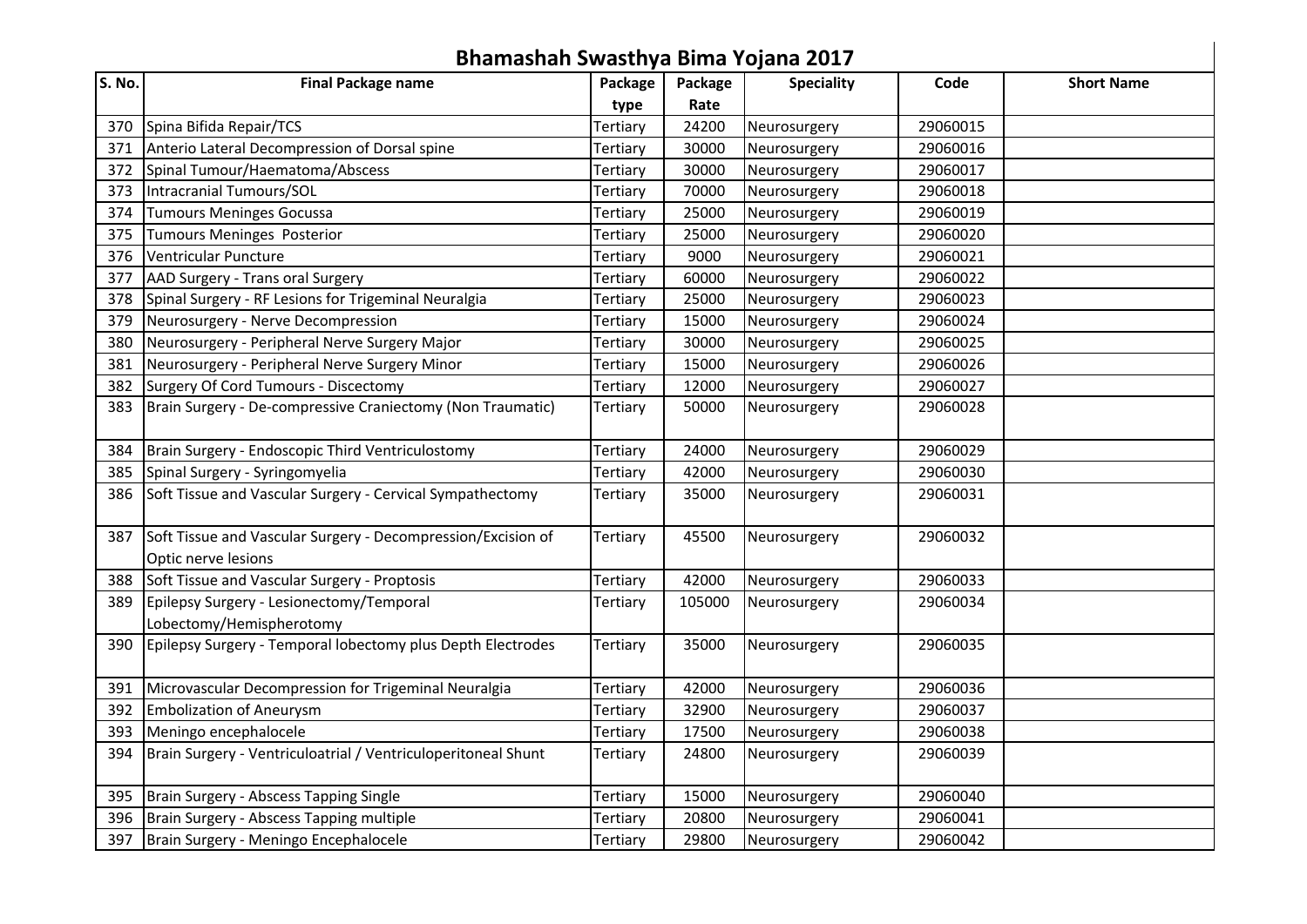|        |                                                            |          |         | Bhamashah Swasthya Bima Yojana 2017 |          |                   |
|--------|------------------------------------------------------------|----------|---------|-------------------------------------|----------|-------------------|
| S. No. | <b>Final Package name</b>                                  | Package  | Package | <b>Speciality</b>                   | Code     | <b>Short Name</b> |
|        |                                                            | type     | Rate    |                                     |          |                   |
| 398    | Brain Surgery - Aneurysm Clipping                          | Tertiary | 60000   | Neurosurgery                        | 29060043 |                   |
| 399    | Brain Surgery - Carotid angioplasty without stent          | Tertiary | 15000   | Neurosurgery                        | 29060044 |                   |
| 400    | Brain Surgery - External Ventricular Drainage (EVD)        | Tertiary | 25000   | Neurosurgery                        | 29060045 |                   |
| 401    | Spinal Surgery - Excision of Cervical Intervertebral Discs | Tertiary | 29800   | Neurosurgery                        | 29060046 |                   |
| 402    | Spinal Surgery - Discectomy lumbar                         | Tertiary | 24800   | Neurosurgery                        | 29060047 |                   |
| 403    | Spinal Surgery - Spinal Intra Medullary Tumours            | Tertiary | 59600   | Neurosurgery                        | 29060048 |                   |
| 404    | Spinal Surgery - Spina Bifida Surgery Minor                | Tertiary | 18000   | Neurosurgery                        | 29060049 |                   |
| 405    | Spinal Surgery - Stereotaxic Procedures                    | Tertiary | 25000   | Neurosurgery                        | 29060050 |                   |
| 406    | Spinal Surgery - Vertebral artery stenting                 | Tertiary | 50000   | Neurosurgery                        | 29060051 |                   |
| 407    | Spinal Surgery - Corpectomy and Spinal Fixation            | Tertiary | 44800   | Neurosurgery                        | 29060052 |                   |
| 408    | Spinal Surgery - Spinal Fixation (Rods and Plates)         | Tertiary | 45000   | Neurosurgery                        | 29060053 |                   |
| 409    | Spinal Surgery - MVD                                       | Tertiary | 35000   | Neurosurgery                        | 29060054 |                   |
| 410    | Endo Vascular Embolization AVM/Fistula                     | Tertiary | 150000  | Neurosurgery                        | 29060055 |                   |
| 411    | Percutaneous balloon kyphoplasty                           | Tertiary | 100000  | Neurosurgery                        | 29060056 |                   |
| 412    | <b>Endo Vascular Embolization Tumor</b>                    | Tertiary | 150000  | Neurosurgery                        | 29060057 |                   |
| 413    | Spine 360 degree Fusion                                    | Tertiary | 80000   | Neurosurgery                        | 29060058 |                   |
| 414    | Trans Lumbar Inter Body Fusion                             | Tertiary | 94000   | Neurosurgery                        | 29060059 |                   |
| 415    | Minimal Invasive Spine Surgery                             | Tertiary | 85000   | Neurosurgery                        | 29060060 |                   |
| 416    | Craniotomy and Evacuation of Haematoma-Subdural            | Tertiary | 80000   | Neurosurgery                        | 29060061 |                   |
| 417    | Plasma Pheresis (including cost of filter)                 | Tertiary | 60000   | Neurosurgery                        | 29060062 |                   |
| 418    | IV tPA in Acute Stroke                                     | Tertiary | 60000   | Neurosurgery                        | 29060063 |                   |
| 419    | Percutaneous Vertebroplasty                                | Tertiary | 30000   | Neurosurgery                        | 29060064 |                   |
| 420    | Cerebral Angiography                                       | Tertiary | 15000   | Neurosurgery                        | 29060065 |                   |
| 421    | Conservative Management in Neuro ICU (per day)             | Tertiary | 8000    | Neurosurgery                        | 29060066 |                   |
| 422    | Laminectomy with Fusion - with implant                     | Tertiary | 32000   | Neurosurgery                        | 29060067 |                   |
| 423    | Inversion of Uterus Reposition                             | Tertiary | 7500    | Obstetrics &                        | 29040001 |                   |
| 424    | Hysterolaproscopy                                          | Tertiary | 12000   | Obstetrics &                        | 29040002 |                   |
| 425    | <b>Hysteroscopic Myomectomy</b>                            | Tertiary | 12000   | Obstetrics &                        | 29040003 |                   |
| 426    | Trans Obturator tape surgery for stress incontinence       | Tertiary | 13800   | Obstetrics &                        | 29040004 |                   |
| 427    | Abdominal Sacrocolpopexy                                   | Tertiary | 15000   | Obstetrics &                        | 29040005 |                   |
| 428    | vault Prolapse - abdominal Colposacropaxy                  | Tertiary | 15000   | Obstetrics &                        | 29040006 |                   |
| 429    | Trans vaginal tape surgery for stress inincontinence       | Tertiary | 17250   | Obstetrics &                        | 29040007 |                   |
| 430    | Laproscopic Sacrocolpopexy with mesh                       | Tertiary | 18000   | Obstetrics &                        | 29040008 |                   |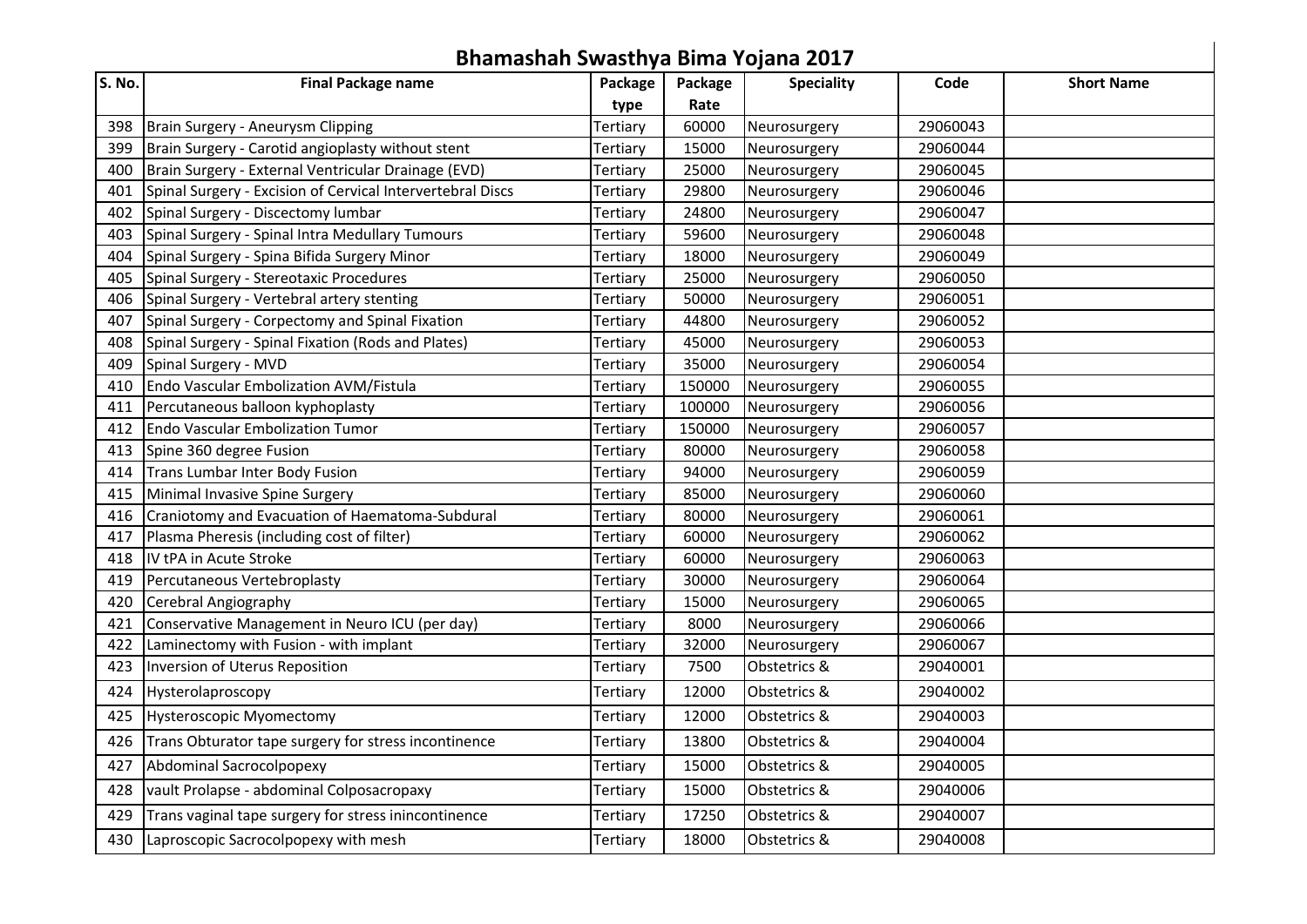|        | Bhamashah Swasthya Bima Yojana 2017                             |                 |         |                   |          |                                  |
|--------|-----------------------------------------------------------------|-----------------|---------|-------------------|----------|----------------------------------|
| S. No. | <b>Final Package name</b>                                       | Package         | Package | <b>Speciality</b> | Code     | <b>Short Name</b>                |
|        |                                                                 | type            | Rate    |                   |          |                                  |
| 431    | vault Prolapse - abdominal Laproscopic                          | Tertiary        | 18000   | Obstetrics &      | 29040009 |                                  |
| 432    | Laproscopc Myomectomy                                           | Tertiary        | 20000   | Obstetrics &      | 29040010 |                                  |
| 433    | Laproscopic Tuboplasty                                          | Tertiary        | 16000   | Obstetrics &      | 29040011 |                                  |
| 434    | <b>Uterine Artery Embolisation (UAE)</b>                        | Tertiary        | 25000   | Obstetrics &      | 29040012 |                                  |
| 435    | Vaginoplasty                                                    | Tertiary        | 25000   | Obstetrics &      | 29040013 |                                  |
| 436    | Bone Tumour- Excision (Long Bone)                               | Tertiary        | 19500   | Orthopedics       | 29030001 |                                  |
| 437    | Nerve & Tendon Repair + Vascular Repair                         | Tertiary        | 19500   | Orthopedics       | 29030002 |                                  |
| 438    | Fracture - Acetabulam                                           | Tertiary        | 25000   | Orthopedics       | 29030003 |                                  |
| 439    | Limb Lengthening with Monorail                                  | Tertiary        | 30000   | Orthopedics       | 29030004 |                                  |
| 440    | <b>Ilizarov Fixation</b>                                        | Tertiary        | 21600   | Orthopedics       | 29030005 |                                  |
| 441    | Pelvic Osteotomy                                                | Tertiary        | 22000   | Orthopedics       | 29030006 |                                  |
| 442    | Reconstruction of - ACL/PCL                                     | Tertiary        | 25000   | Orthopedics       | 29030007 |                                  |
| 443    | Accessory bone Excision + Acromion reconstruction               | Tertiary        | 22400   | Orthopedics       | 29030008 |                                  |
| 444    | Decompression Stabilization and Laminectomy-Short Segment       | Tertiary        | 20000   | Orthopedics       | 29030009 |                                  |
| 445    | Hind Quarter/Forequater Amputation                              | Tertiary        | 12000   | Orthopedics       | 29030010 |                                  |
| 446    | Bone & Soft Tissue - Hip & Knee Disarticulation                 | Tertiary        | 19000   | Orthopedics       | 29030011 |                                  |
| 447    | Polytrauma - Perforating Sclera - Corneal Injury (To be covered | Tertiary        | 40000   | Orthopedics       | 29030012 | Polytrauma - Perforating         |
|        | along with other injuries only & not as exclusive procedure)    |                 |         |                   |          | Sclera / Corneal Injury along    |
|        |                                                                 |                 |         |                   |          | with other injuries (For details |
|        |                                                                 |                 |         |                   |          | see website)                     |
| 448    | Polytrauma - Surgery for Patella fracture (To be covered along  | Tertiary        | 8000    | Orthopedics       | 29030013 |                                  |
|        | with other injuries only)                                       |                 |         |                   |          |                                  |
| 449    | Total Hip Replacement (uncemented, U/L)                         | Tertiary        | 50000   | Orthopedics       | 29030014 |                                  |
| 450    | Decompression Stabilization and Laminectomy-Long Segment        | Tertiary        | 50000   | Orthopedics       | 29030015 |                                  |
| 451    | Total Hip Replacement (Cemented, U/L)                           | Tertiary        | 72000   | Orthopedics       | 29030016 |                                  |
| 452    | Repair of MCL/LCL/MPFL                                          | Tertiary        | 15000   | Orthopedics       | 29030017 |                                  |
| 453    | Shoulder/Hip Hemi Arthroplasty                                  | Tertiary        | 18000   | Orthopedics       | 29030018 |                                  |
| 454    | Amputation-Lower Limb                                           | Tertiary        | 20000   | Orthopedics       | 29030019 |                                  |
| 455    | Bone Tumour- Excision (Small Bone)                              | Tertiary        | 20000   | Orthopedics       | 29030020 |                                  |
| 456    | Trimalleolar Fracture - Fixation                                | <b>Tertiary</b> | 18000   | Orthopedics       | 29030021 |                                  |
|        | 457 Ray-Amputation                                              | Tertiary        | 12000   | Orthopedics       | 29030022 |                                  |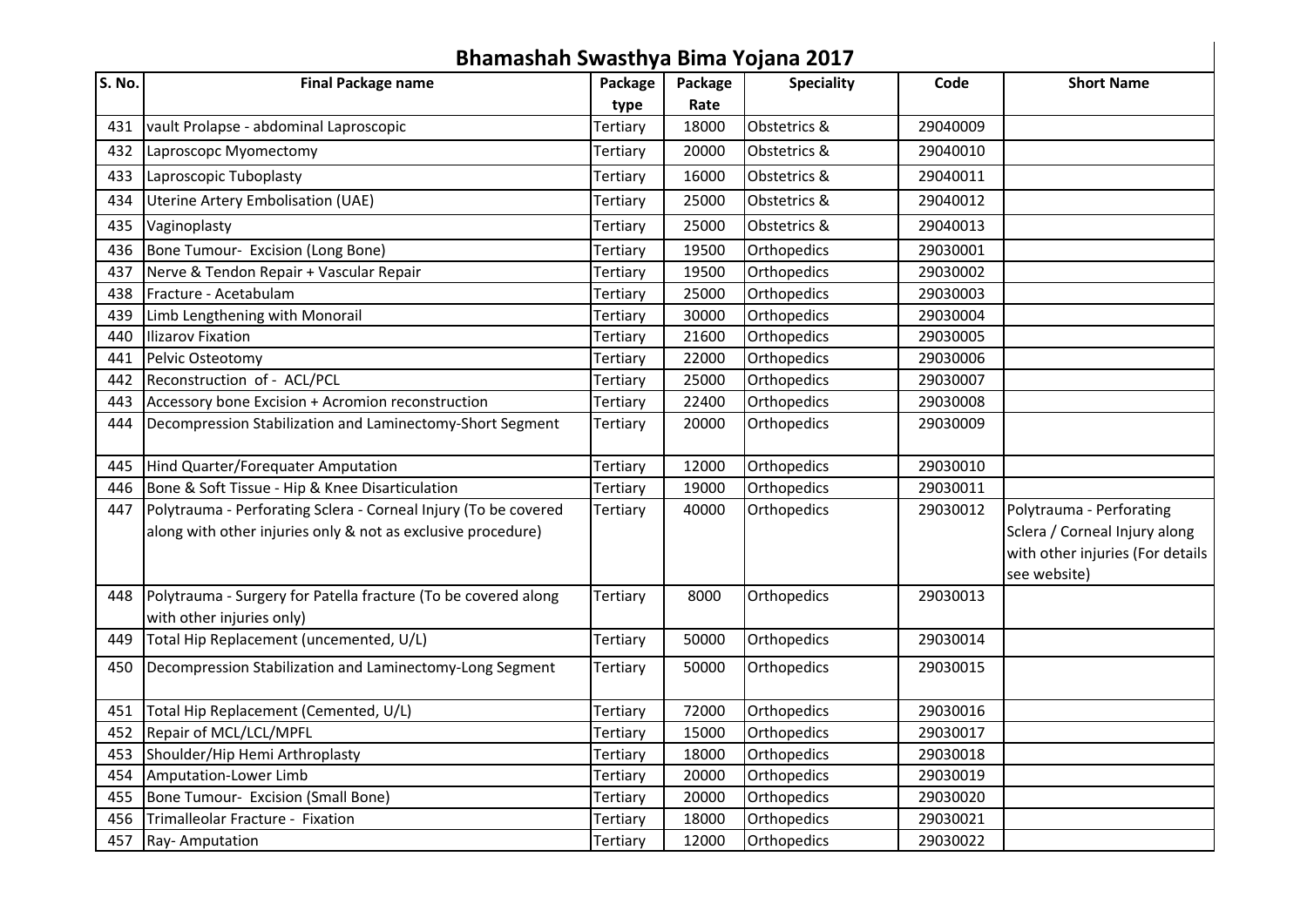|        | Bhamashah Swasthya Bima Yojana 2017                                |          |         |                          |          |                   |
|--------|--------------------------------------------------------------------|----------|---------|--------------------------|----------|-------------------|
| S. No. | <b>Final Package name</b>                                          | Package  | Package | <b>Speciality</b>        | Code     | <b>Short Name</b> |
|        |                                                                    | type     | Rate    |                          |          |                   |
| 458    | Implant removal-Major                                              | Tertiary | 10000   | Orthopedics              | 29030023 |                   |
| 459    | Exomphalos - Primary/Secondary closure                             | Tertiary | 25000   | <b>Pediatric Surgery</b> | 29220001 |                   |
| 460    | <b>Anal Dilatation</b>                                             | Tertiary | 4000    | <b>Pediatric Surgery</b> | 29220002 |                   |
| 461    | Posterior sagittal anorectoplasty (PSARP)                          | Tertiary | 25000   | Pediatric Surgery        | 29220003 |                   |
| 462    | <b>Chordee Correction</b>                                          | Tertiary | 12000   | <b>Pediatric Surgery</b> | 29220004 |                   |
| 463    | Oesophageal Atresia with tracheo esophageal fistula                | Tertiary | 25000   | Pediatric Surgery        | 29220005 |                   |
| 464    | Pyloric Stenosis (Ramstedt - OP)                                   | Tertiary | 15000   | <b>Pediatric Surgery</b> | 29220006 |                   |
| 465    | Urethroplasty                                                      | Tertiary | 25000   | Pediatric Surgery        | 29220007 |                   |
| 466    | Peadiatric Surgery - Exosotrophy bladder -Primary/Secondary        | Tertiary | 40000   | Pediatric Surgery        | 29220008 |                   |
|        | closure                                                            |          |         |                          |          |                   |
| 467    | <b>EPISPADIAS REPAIR</b>                                           | Tertiary | 25000   | Pediatric Surgery        | 29220009 |                   |
| 468    | Peadiatric Surgery - EPISPADIAS REPAIR 2) INCONTINENT              | Tertiary | 50000   | <b>Pediatric Surgery</b> | 29220010 |                   |
|        | (EPISPADIAS REPAIR +BNR)                                           |          |         |                          |          |                   |
| 469    | Plastic Surgery - Flap cover Surgery for wound in compound         | Tertiary | 20000   | Pediatric Surgery        | 29220011 |                   |
|        | fracture                                                           |          |         |                          |          |                   |
| 470    | Plastic Surgery - Facial bone fractures (Facio-Maxillary Injuries) | Tertiary | 25000   | Pediatric Surgery        | 29220012 |                   |
|        |                                                                    |          |         |                          |          |                   |
| 471    | GBS for IVIG / vial of 5gm each                                    | Tertiary | 10000   | <b>Pediatric Surgery</b> | 29220013 |                   |
| 472    | Urethral reconstruction in exosotrophy patients                    | Tertiary | 10000   | <b>Pediatric Surgery</b> | 29220014 |                   |
| 473    | Uretric reimplantation                                             | Tertiary | 40000   | <b>Pediatric Surgery</b> | 29220015 |                   |
| 474    | Bladder neck reconstruction                                        | Tertiary | 25000   | <b>Pediatric Surgery</b> | 29220016 |                   |
| 475    | Exploratory Laparotomy with Resection & Anastamosis of             | Tertiary | 22000   | Pediatric Surgery        | 29220017 |                   |
|        | Intestine                                                          |          |         |                          |          |                   |
|        | 476 Abdomino Perineal pull through                                 | Tertiary | 25000   | Pediatric Surgery        | 29220018 |                   |
| 477    | Pull through for Hirschsprung disease                              | Tertiary | 33000   | <b>Pediatric Surgery</b> | 29220019 |                   |
| 478    | Cystoscopic injection for Vesico ureteric reflux                   | Tertiary | 35000   | <b>Pediatric Surgery</b> | 29220020 |                   |
| 479    | Oesophageal replacement surgery for pediatric patients             | Tertiary | 25000   | <b>Pediatric Surgery</b> | 29220021 |                   |
| 480    | Anoplasty                                                          | Tertiary | 25000   | Pediatric Surgery        | 29220022 |                   |
| 481    | Sclerosant Injection for cystic hygroma for pediatric patients     | Tertiary | 4000    | <b>Pediatric Surgery</b> | 29220023 |                   |
|        |                                                                    |          |         |                          |          |                   |
|        | 482 Cystolithotomy                                                 | Tertiary | 11250   | Pediatric Surgery        | 29220024 |                   |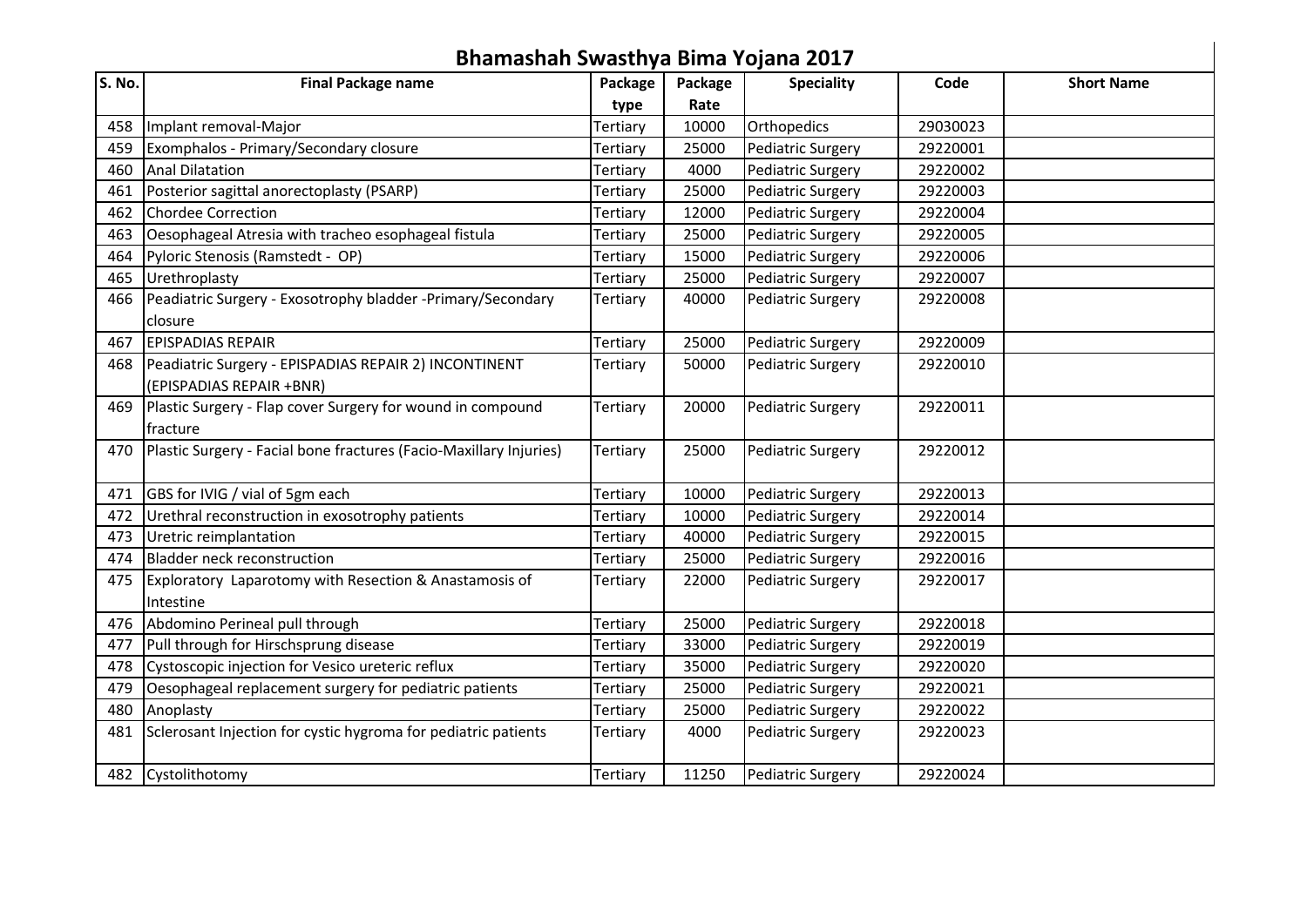|        | Bhamashah Swasthya Bima Yojana 2017                              |          |         |                        |          |                             |
|--------|------------------------------------------------------------------|----------|---------|------------------------|----------|-----------------------------|
| S. No. | <b>Final Package name</b>                                        | Package  | Package | <b>Speciality</b>      | Code     | <b>Short Name</b>           |
|        |                                                                  | type     | Rate    |                        |          |                             |
| 483    | Advanced Package for - Neo Natal Care all babies admitted with   | Tertiary | 24000   | Pediatrics             | 29080001 | Advanced Package for Neo    |
|        | complications like Meningitis/Severe respiratory distress        |          |         |                        |          | Natal Care (For details see |
|        | /Shock/Coma/Convulsions or Encephalopathy/Jaundice requiring     |          |         |                        |          | website)                    |
|        | exchange transfusion/NEC)                                        |          |         |                        |          |                             |
|        | 484 Neck Dissection - any type                                   | Tertiary | 25000   | <b>Plastic Surgery</b> | 29130001 |                             |
| 485    | Reconstructive lower limb surgery following infection, Trauma,   | Tertiary | 42000   | <b>Plastic Surgery</b> | 29130002 | Reconstructive lower limb   |
|        | Tumors / Malignancy, Developmental including diabetic foot -     |          |         |                        |          | surgery (For details see    |
|        | <b>SEVERE</b>                                                    |          |         |                        |          | website)                    |
| 486    | Abdominal wall reconstruction including post cancer excision.    | Tertiary | 35000   | <b>Plastic Surgery</b> | 29130003 |                             |
| 487    | Reconstructive Micro surgery -Replantation of hand, finger,      | Tertiary | 50000   | <b>Plastic Surgery</b> | 29130004 |                             |
|        | thumb, arm, scalp etc                                            |          |         |                        |          |                             |
| 488    | Reconstructive Micro surgery-free tissue transfer                | Tertiary | 50000   | <b>Plastic Surgery</b> | 29130005 |                             |
| 489    | Flap surgeries - myocutaneous flap/muscle/fasciocutaneous flap   | Tertiary | 35000   | <b>Plastic Surgery</b> | 29130006 |                             |
|        |                                                                  |          |         |                        |          |                             |
| 490    | Flap surgeries - osteo myocutaneous flap                         | Tertiary | 35000   | <b>Plastic Surgery</b> | 29130007 |                             |
| 491    | Operation for vascularmalformation                               | Tertiary | 30000   | <b>Plastic Surgery</b> | 29130008 |                             |
| 492    | Ear Reconstruction for Microtia (stage-I)                        | Tertiary | 35000   | <b>Plastic Surgery</b> | 29130009 |                             |
| 493    | Ear Reconstruction for Microtia (stage-II)                       | Tertiary | 25000   | <b>Plastic Surgery</b> | 29130010 |                             |
| 494    | Ear Reconstruction for Microtia (stage-III)                      | Tertiary | 15000   | <b>Plastic Surgery</b> | 29130011 |                             |
| 495    | <b>Total Penectomy</b>                                           | Tertiary | 9600    | <b>Plastic Surgery</b> | 29130012 |                             |
| 496    | Partial Penectomy                                                | Tertiary | 6000    | <b>Plastic Surgery</b> | 29130013 |                             |
| 497    | Palatal fistulla                                                 | Tertiary | 9000    | <b>Plastic Surgery</b> | 29130014 |                             |
| 498    | 30%-60% burns (conservative management)                          | Tertiary | 25000   | <b>Plastic Surgery</b> | 29130015 |                             |
| 499    | 30%-60% burns (surgical management)                              | Tertiary | 30000   | <b>Plastic Surgery</b> | 29130016 |                             |
| 500    | Reconstructive surgery follwing facio maxillary trauma, fracture | Tertiary | 20000   | <b>Plastic Surgery</b> | 29130017 |                             |
|        | mandible, maxilla                                                |          |         |                        |          |                             |
| 501    | Gynecomastia                                                     | Tertiary | 15000   | <b>Plastic Surgery</b> | 29130018 |                             |
| 502    | Vaginal Reconstruction                                           | Tertiary | 20000   | <b>Plastic Surgery</b> | 29130019 |                             |
| 503    | TM Joint ankylosis - bilateral                                   | Tertiary | 18000   | <b>Plastic Surgery</b> | 29130020 |                             |
| 504    | Scalp Avulsion with reconstruction                               | Tertiary | 25000   | <b>Plastic Surgery</b> | 29130021 |                             |
| 505    | Skin Malignancies with Reconstruction                            | Tertiary | 20000   | <b>Plastic Surgery</b> | 29130022 |                             |
| 506    | Cleft lip and Palate                                             | Tertiary | 10500   | <b>Plastic Surgery</b> | 29130023 |                             |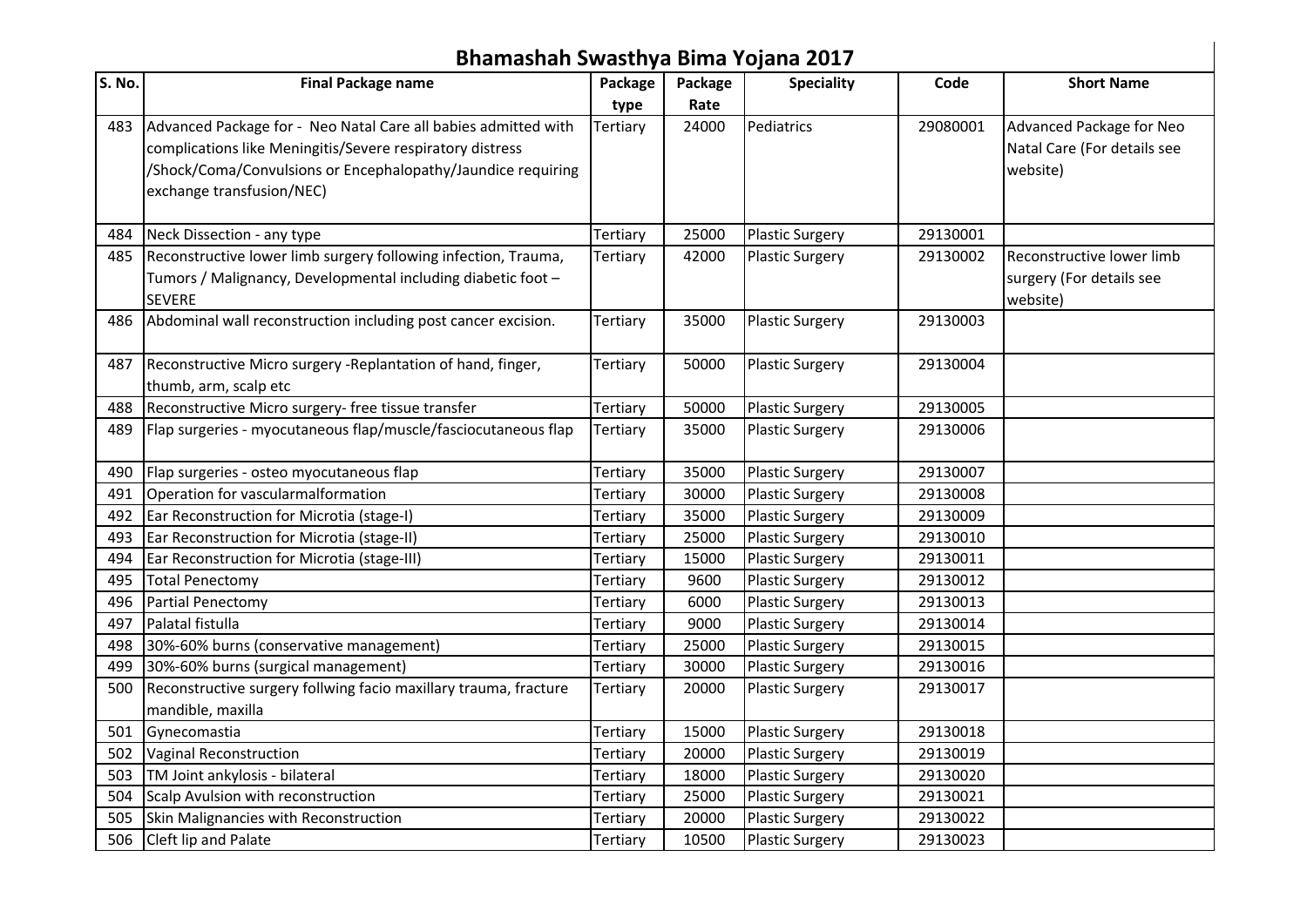|        | Bhamashah Swasthya Bima Yojana 2017                                                                        |          |         |                           |          |                   |
|--------|------------------------------------------------------------------------------------------------------------|----------|---------|---------------------------|----------|-------------------|
| S. No. | <b>Final Package name</b>                                                                                  | Package  | Package | <b>Speciality</b>         | Code     | <b>Short Name</b> |
|        |                                                                                                            | type     | Rate    |                           |          |                   |
| 507    | Syndactyly-single                                                                                          | Tertiary | 10000   | <b>Plastic Surgery</b>    | 29130024 |                   |
| 508    | Plexiform Neurofibromatosis                                                                                | Tertiary | 15000   | <b>Plastic Surgery</b>    | 29130025 |                   |
| 509    | Fingertip injuries with reconstruction                                                                     | Tertiary | 12000   | <b>Plastic Surgery</b>    | 29130026 |                   |
| 510    | Radical treatment - Cobalt 60 external beam radiotherapy                                                   | Tertiary | 20000   | <b>Radiation Oncology</b> | 29180001 |                   |
|        | 511 Palliative treatment - Cobalt 60 external beam radiotherapy                                            | Tertiary | 10000   | <b>Radiation Oncology</b> | 29180002 |                   |
|        | 512 Adjuvant therapy - Cobalt 60 external beam radiotherapy                                                | Tertiary | 18000   | <b>Radiation Oncology</b> | 29180003 |                   |
| 513    | Radical treatment with photons/electrons - Linear Accelarator<br>(With orphit) / 3d CRT                    | Tertiary | 34000   | <b>Radiation Oncology</b> | 29180004 |                   |
|        | 514 Palliative treatment with photons - Linear Accelarator                                                 | Tertiary | 15000   | <b>Radiation Oncology</b> | 29180005 |                   |
|        | 515 Adjuvant treatment with photons/electrons - Linear Accelerator /<br>3 CDRT (3D Simulation with Orphit) | Tertiary | 25000   | <b>Radiation Oncology</b> | 29180006 |                   |
|        | 516 Hdr per application - Brachytherapy-intracavitary (upto 2 fraction) Tertiary                           |          | 4000    | <b>Radiation Oncology</b> | 29180007 |                   |
| 517    | Hdr - one application and multiple dose fractions Brachytherapy-<br>interstitial                           | Tertiary | 10000   | <b>Radiation Oncology</b> | 29180008 |                   |
| 518    | Radical treatment with IMRT - LA with multi leaf collimator                                                | Tertiary | 90000   | <b>Radiation Oncology</b> | 29180009 |                   |
| 519    | Radical treatment with IGRT - LA with multi leaf collimator                                                | Tertiary | 110000  | <b>Radiation Oncology</b> | 29180010 |                   |
| 520    | SRS (Stereotactic Radiosurgery) - LA with some accessories                                                 | Tertiary | 90000   | <b>Radiation Oncology</b> | 29180011 |                   |
| 521    | SRT (Stereotactic Radiotherapy) - LA with some accessories                                                 | Tertiary | 75000   | <b>Radiation Oncology</b> | 29180012 |                   |
| 522    | Gamma Knife / Cyber Knife - For Brain Tumor                                                                | Tertiary | 100000  | <b>Radiation Oncology</b> | 29180013 |                   |
| 523    | Total Body Radiation - For Pre Bone Marrow/Stem Cell Transplant Tertiary                                   |          | 25000   | <b>Radiation Oncology</b> | 29180014 |                   |
|        | 524 Hdr application - Brachytherapy-intracavitary- more than 2<br>fractions                                | Tertiary | 6000    | <b>Radiation Oncology</b> | 29180015 |                   |
| 525    | Brachytherapy                                                                                              | Tertiary | 6000    | <b>Radiation Oncology</b> | 29180016 |                   |
| 526    | Whipple's PD                                                                                               | Tertiary | 80000   | <b>Surgical Oncology</b>  | 29170001 |                   |
| 527    | Major Hepatic Resection (Rt/Lt/Multiple Segment)                                                           | Tertiary | 75000   | <b>Surgical Oncology</b>  | 29170002 |                   |
| 528    | Staging Lap.                                                                                               | Tertiary | 10000   | <b>Surgical Oncology</b>  | 29170003 |                   |
| 529    | Genitourinary System - Radical Cystectomy                                                                  | Tertiary | 48000   | <b>Surgical Oncology</b>  | 29170004 |                   |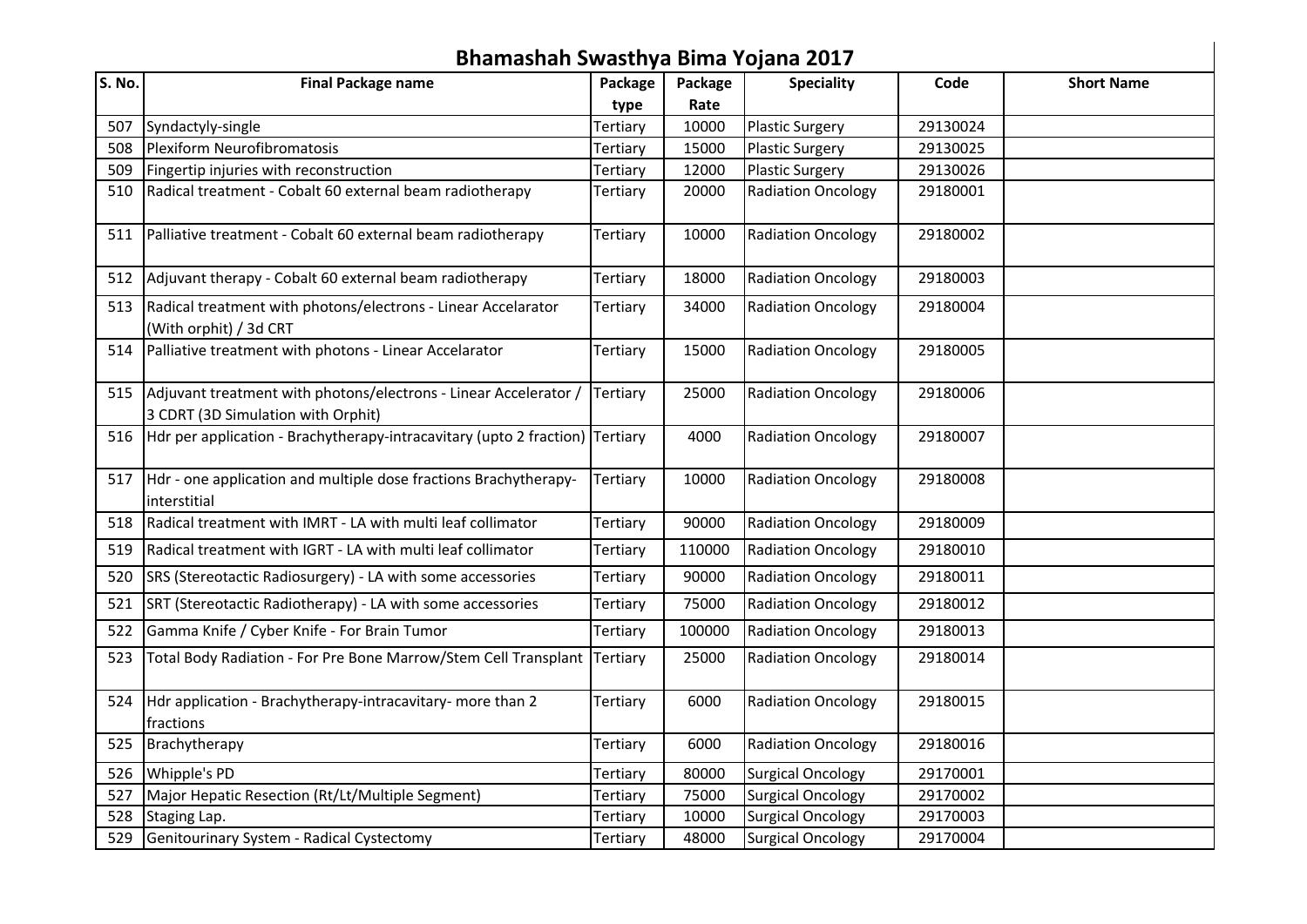|        | Bhamashah Swasthya Bima Yojana 2017                            |                 |         |                          |          |                   |
|--------|----------------------------------------------------------------|-----------------|---------|--------------------------|----------|-------------------|
| S. No. | <b>Final Package name</b>                                      | Package         | Package | <b>Speciality</b>        | Code     | <b>Short Name</b> |
|        |                                                                | type            | Rate    |                          |          |                   |
| 530    | Adenoma Excision                                               | Tertiary        | 12000   | <b>Surgical Oncology</b> | 29170005 |                   |
| 531    | Excision Cartoid Body - tumour                                 | Tertiary        | 15600   | <b>Surgical Oncology</b> | 29170006 |                   |
| 532    | Subtotal - Gastrectomy for ulcer                               | Tertiary        | 18000   | <b>Surgical Oncology</b> | 29170007 |                   |
| 533    | Genitourinary System - Other cystectomies                      | Tertiary        | 30000   | <b>Surgical Oncology</b> | 29170008 |                   |
| 534    | Genitourinary System - High Orchidectomy                       | Tertiary        | 10000   | <b>Surgical Oncology</b> | 29170009 |                   |
| 535    | Genitourinary System - Emasculation                            | Tertiary        | 10000   | <b>Surgical Oncology</b> | 29170010 |                   |
| 536    | Genitourinary System - Inguinal Block Dissection (one side)    | Tertiary        | 12000   | <b>Surgical Oncology</b> | 29170011 |                   |
| 537    | Genitourinary System - Radical Prostatectomy                   | Tertiary        | 25000   | <b>Surgical Oncology</b> | 29170012 |                   |
| 538    | Gynaecology - Radical Hysterectomy                             | Tertiary        | 30000   | <b>Surgical Oncology</b> | 29170013 |                   |
| 539    | Gynaecology - Surgery for Ca Ovary                             | Tertiary        | 30000   | <b>Surgical Oncology</b> | 29170014 |                   |
| 540    | Breast Cancer - MRM/BCS                                        | Tertiary        | 25000   | <b>Surgical Oncology</b> | 29170015 |                   |
| 541    | <b>Breast Cancer - Axillary Dissection</b>                     | Tertiary        | 13500   | <b>Surgical Oncology</b> | 29170016 |                   |
| 542    | Breast Cancer - Wide excision                                  | Tertiary        | 4500    | <b>Surgical Oncology</b> | 29170017 |                   |
| 543    | Breast Cancer - Wide excision + Reconstruction                 | Tertiary        | 20000   | <b>Surgical Oncology</b> | 29170018 |                   |
| 544    | Lung Cancer - Lobectomy                                        | Tertiary        | 24000   | <b>Surgical Oncology</b> | 29170019 |                   |
| 545    | Lung Cancer - Decortication                                    | Tertiary        | 22000   | <b>Surgical Oncology</b> | 29170020 |                   |
| 546    | Lung Cancer - Surgical Correction of Bronchopleural Fistula.   | Tertiary        | 16400   | <b>Surgical Oncology</b> | 29170021 |                   |
| 547    | Head & Neck Cancer - Resection of Nasopharyngeal Tumor         | Tertiary        | 18000   | <b>Surgical Oncology</b> | 29170022 |                   |
| 548    | Head & Neck Cancer - Craniofacial resection of any type        | Tertiary        | 25000   | <b>Surgical Oncology</b> | 29170023 |                   |
| 549    | Head & Neck Cancer - Composite Resection & Reconstruction of   | Tertiary        | 32000   | <b>Surgical Oncology</b> | 29170024 |                   |
|        | any type                                                       |                 |         |                          |          |                   |
| 550    | Head & Neck Cancer - Thyroidectomy (any type)                  | Tertiary        | 30000   | <b>Surgical Oncology</b> | 29170025 |                   |
| 551    | Head & Neck Cancer - Parotidectomy (any type)                  | Tertiary        | 22000   | <b>Surgical Oncology</b> | 29170026 |                   |
| 552    | Head & Neck Cancer - Laryngopharyngo Oesophagectomy            | Tertiary        | 25000   | <b>Surgical Oncology</b> | 29170027 |                   |
| 553    | Head & Neck Cancer - Wide excision                             | Tertiary        | 10000   | <b>Surgical Oncology</b> | 29170028 |                   |
| 554    | Salivary Gland Cancer - Submandibular Gland Excision           | Tertiary        | 16000   | <b>Surgical Oncology</b> | 29170029 |                   |
| 555    | Trachea Cancer - Tracheal Resection                            | Tertiary        | 18000   | <b>Surgical Oncology</b> | 29170030 |                   |
| 556    | Trachea Cancer - Sternotomy + Superior Mediastinal Dissection  | Tertiary        | 25000   | <b>Surgical Oncology</b> | 29170031 |                   |
| 557    | GI Tract Cancer - Small bowel resection                        | Tertiary        | 20000   | <b>Surgical Oncology</b> | 29170032 |                   |
| 558    | GI Tract Cancer - Closure of Ileostomy/ Colostomy              | Tertiary        | 14000   | <b>Surgical Oncology</b> | 29170033 |                   |
| 559    | Rectal Cancer - Abdomino Perineal Resection (APR) + Sacrectomy | <b>Tertiary</b> | 25000   | <b>Surgical Oncology</b> | 29170034 |                   |
| 560    | Gall Bladder - Radical Cholecystectomy                         | Tertiary        | 36000   | <b>Surgical Oncology</b> | 29170035 |                   |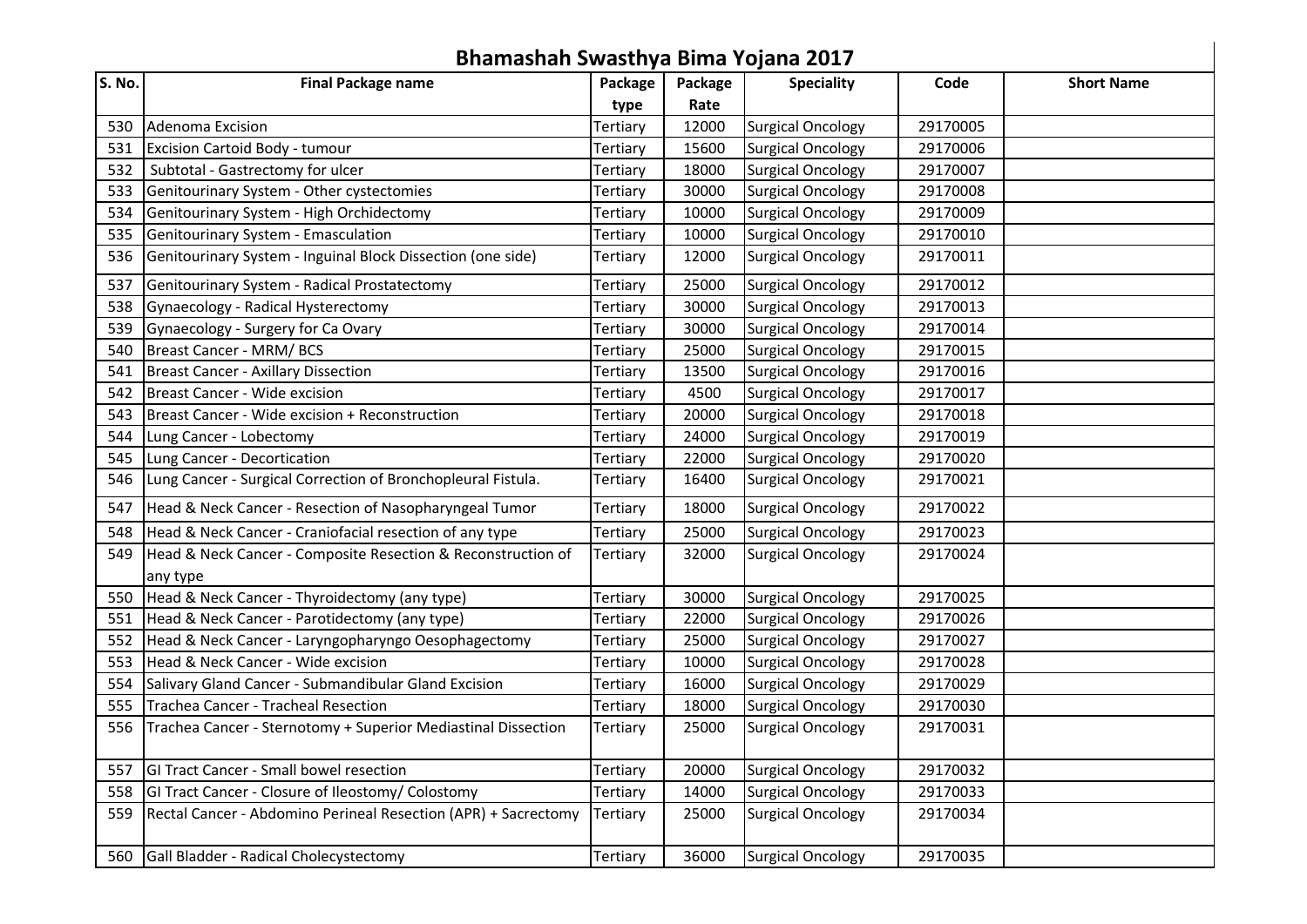|        | Bhamashah Swasthya Bima Yojana 2017                              |                 |         |                          |          |                   |
|--------|------------------------------------------------------------------|-----------------|---------|--------------------------|----------|-------------------|
| S. No. | <b>Final Package name</b>                                        | Package         | Package | <b>Speciality</b>        | Code     | <b>Short Name</b> |
|        |                                                                  | type            | Rate    |                          |          |                   |
|        | 561   Spleen - Radical Splenectomy                               | Tertiary        | 26000   | <b>Surgical Oncology</b> | 29170036 |                   |
|        | 562 GI System - Resection with Reanastomosis                     | Tertiary        | 27000   | <b>Surgical Oncology</b> | 29170037 |                   |
|        | 563 GI System - Oesophagectomy (any type)                        | Tertiary        | 48000   | <b>Surgical Oncology</b> | 29170038 |                   |
| 564    | GI System - Gastrectomy for cancer                               | Tertiary        | 32000   | <b>Surgical Oncology</b> | 29170039 |                   |
| 565    | GI System - Colectomy for cancer                                 | Tertiary        | 30000   | <b>Surgical Oncology</b> | 29170040 |                   |
| 566    | GI System - Anterior Resection                                   | Tertiary        | 40000   | <b>Surgical Oncology</b> | 29170041 |                   |
| 567    | GI System - Abdominoperinial Resection                           | Tertiary        | 35000   | <b>Surgical Oncology</b> | 29170042 |                   |
|        | 568 GI System - Triple Bypass                                    | Tertiary        | 32000   | <b>Surgical Oncology</b> | 29170043 |                   |
| 569    | GI System - Pancreatic cancer bypass surgery other than triple   | <b>Tertiary</b> | 20000   | <b>Surgical Oncology</b> | 29170044 |                   |
|        | bypass                                                           |                 |         |                          |          |                   |
| 570    | Gynaecology - Radical Trachelectomy                              | Tertiary        | 25000   | <b>Surgical Oncology</b> | 29170045 |                   |
| 571    | Gynaecology - Radical vaginectomy                                | Tertiary        | 23000   | <b>Surgical Oncology</b> | 29170046 |                   |
| 572    | Gynaecology - Radical vaginectomy + Reconstruction               | Tertiary        | 28000   | <b>Surgical Oncology</b> | 29170047 |                   |
| 573    | Gynaecology - Anterior Exenteration                              | Tertiary        | 30000   | <b>Surgical Oncology</b> | 29170048 |                   |
| 574    | Gynaecology - Posterior Exenteration                             | Tertiary        | 30000   | <b>Surgical Oncology</b> | 29170049 |                   |
| 575    | Gynaecology - Pelvic Exenteration Surgery                        | Tertiary        | 46800   | <b>Surgical Oncology</b> | 29170050 |                   |
| 576    | Gynaecology - Radical Trachelectomy Cone Biopsy, Simple          | Tertiary        | 12600   | <b>Surgical Oncology</b> | 29170051 |                   |
|        | Hysterectomy                                                     |                 |         |                          |          |                   |
| 577    | Chest-Chest wall resection for SOFT tissue bone tumors           | Tertiary        | 8400    | <b>Surgical Oncology</b> | 29170052 |                   |
| 578    | Chest - Chest wall resection + Reconstruction                    | Tertiary        | 9600    | <b>Surgical Oncology</b> | 29170053 |                   |
| 579    | Bone / soft tissue tumors - Limb salvage surgery for Bone Tumors | <b>Tertiary</b> | 29600   | <b>Surgical Oncology</b> | 29170054 |                   |
|        | with modular Prosthesis                                          |                 |         |                          |          |                   |
| 580    | Bone / soft tissue tumors - Hemipelvectomy                       | Tertiary        | 28000   | <b>Surgical Oncology</b> | 29170055 |                   |
| 581    | RCC surgery- radical nephrectomy                                 | Tertiary        | 35000   | <b>Surgical Oncology</b> | 29170056 |                   |
| 582    | Renal Cell Cancer - Nephroureterectomy for Transitional Cell     | Tertiary        | 40000   | <b>Surgical Oncology</b> | 29170057 |                   |
|        | Carcinoma of renal pelvis (one side)                             |                 |         |                          |          |                   |
| 583    | Testes cancer - Retro Peritoneal Lymph Node Dissection(RPLND)    | Tertiary        | 40000   | <b>Surgical Oncology</b> | 29170058 |                   |
|        | for Residual Disease                                             |                 |         |                          |          |                   |
| 584    | Testes cancer - Urinary diversion                                | Tertiary        | 18000   | <b>Surgical Oncology</b> | 29170059 |                   |
| 585    | Urinary Bladder Cancer - Anterior Exenteration                   | Tertiary        | 22000   | <b>Surgical Oncology</b> | 29170060 |                   |
| 586    | Urinary Bladder Cancer - Total Exenteration                      | Tertiary        | 38800   | <b>Surgical Oncology</b> | 29170061 |                   |
| 587    | Thoracic and Mediastinum Cancer - Mediastinal tumor resection    | <b>Tertiary</b> | 24000   | <b>Surgical Oncology</b> | 29170062 |                   |
|        |                                                                  |                 |         |                          |          |                   |
|        | 588 Lung Cancer - Lung metastatectomy of any type                | Tertiary        | 18000   | <b>Surgical Oncology</b> | 29170063 |                   |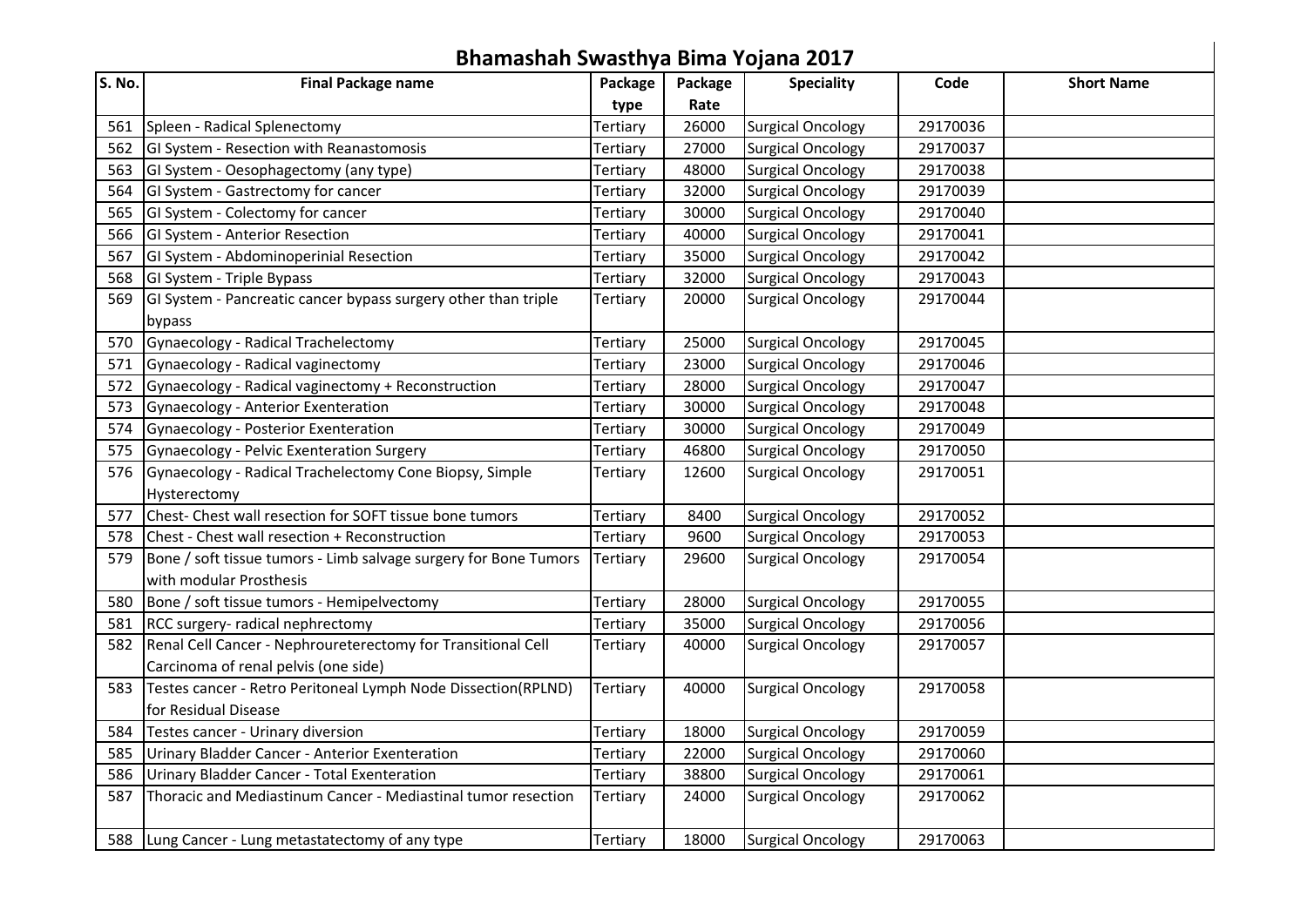|        | Bhamashah Swasthya Bima Yojana 2017                               |          |         |                          |          |                   |
|--------|-------------------------------------------------------------------|----------|---------|--------------------------|----------|-------------------|
| S. No. | <b>Final Package name</b>                                         | Package  | Package | <b>Speciality</b>        | Code     | <b>Short Name</b> |
|        |                                                                   | type     | Rate    |                          |          |                   |
| 589    | Lung Cancer - Sleeve resection of Lung cancer.                    | Tertiary | 20000   | <b>Surgical Oncology</b> | 29170064 |                   |
| 590    | Oesophagus Cancer - Oesophagectomy with Three field               | Tertiary | 50000   | <b>Surgical Oncology</b> | 29170065 |                   |
|        | Lymphadenectomy                                                   |          |         |                          |          |                   |
| 591    | Palliative Surgeries - Ileotransverse Bypass Colostomy            | Tertiary | 8600    | <b>Surgical Oncology</b> | 29170066 |                   |
| 592    | Palliative Surgeries - Substernal bypass                          | Tertiary | 17500   | <b>Surgical Oncology</b> | 29170067 |                   |
| 593    | Reconstruction - Micro vascular reconstruction                    | Tertiary | 18000   | <b>Surgical Oncology</b> | 29170068 |                   |
| 594    | Soft Tissue and Bone Tumors - Wide excision                       | Tertiary | 15000   | <b>Surgical Oncology</b> | 29170069 |                   |
| 595    | Soft Tissue and Bone Tumors - Amputation (Major / Minor)          | Tertiary | 9000    | <b>Surgical Oncology</b> | 29170070 |                   |
| 596    | Genitourinary System - Inguinal Block Dissection (both side)      | Tertiary | 14000   | <b>Surgical Oncology</b> | 29170071 |                   |
|        |                                                                   |          |         |                          |          |                   |
| 597    | Parathyroid Cancer - Parathyroidectomy                            | Tertiary | 18000   | <b>Surgical Oncology</b> | 29170072 |                   |
| 598    | Palliative Surgeries - Tracheostomy                               | Tertiary | 4800    | <b>Surgical Oncology</b> | 29170073 |                   |
| 599    | Palliative Surgeries - Gastrostomy                                | Tertiary | 8000    | <b>Surgical Oncology</b> | 29170074 |                   |
| 600    | GI System - Resection of Retroperitoneal Tumors                   | Tertiary | 37500   | <b>Surgical Oncology</b> | 29170075 |                   |
| 601    | Partial Cystectomy                                                | Tertiary | 24000   | Urology                  | 29050001 |                   |
| 602    | Nephro Uretrectomy                                                | Tertiary | 20000   | Urology                  | 29050002 |                   |
| 603    | PCNL (Percutaneous nephro lithotomy) - Biilateral                 | Tertiary | 30000   | Urology                  | 29050003 |                   |
| 604    | Nephrectomy for Renal tumor / Radical Nephrectomy                 | Tertiary | 30000   | Urology                  | 29050004 |                   |
| 605    | Retroperitoneal Fibrosis - Renal                                  | Tertiary | 26250   | Urology                  | 29050005 |                   |
| 606    | <b>URS Extraction of Stone Ureter - Bilateral</b>                 | Tertiary | 25000   | Urology                  | 29050006 |                   |
| 607    | Open Nephrolithotomy                                              | Tertiary | 10000   | Urology                  | 29050007 |                   |
| 608    | Pyeloplasty                                                       | Tertiary | 25000   | Urology                  | 29050008 |                   |
| 609    | PCNL (Percutaneous Nephro Lithotomy)-Unilateral                   | Tertiary | 24000   | Urology                  | 29050009 |                   |
| 610    | ESWL (Extra carporial shock wave lithotripsy) for upto 1 cm stone | Tertiary | 15000   | Urology                  | 29050010 |                   |
|        | (upto 2 sittings)                                                 |          |         |                          |          |                   |
| 611    | DJ stent (One side)                                               | Tertiary | 6000    | Urology                  | 29050011 |                   |
|        | 612 Urethroplasty for Stricture Diseases-End to end               | Tertiary | 18000   | Urology                  | 29050012 |                   |
| 613    | Urethroplasty for Stricture Diseases-Johanson stage 1/2           | Tertiary | 24000   | Urology                  | 29050013 |                   |
|        | 614 Urethroplasty for Stricture Diseases-BMG onlay                | Tertiary | 37500   | Urology                  | 29050014 |                   |
|        | 615 TURBT                                                         | Tertiary | 23000   | Urology                  | 29050015 |                   |
| 616    | Simple Nephrectomy                                                | Tertiary | 25000   | Urology                  | 29050016 |                   |
| 617    | Lap. Nephrectomy Simple                                           | Tertiary | 32000   | Urology                  | 29050017 |                   |
| 618    | Lap. Nephrectomy Radical                                          | Tertiary | 32000   | Urology                  | 29050018 |                   |
|        | 619 Lap. Partial Nephrectomy                                      | Tertiary | 32000   | Urology                  | 29050019 |                   |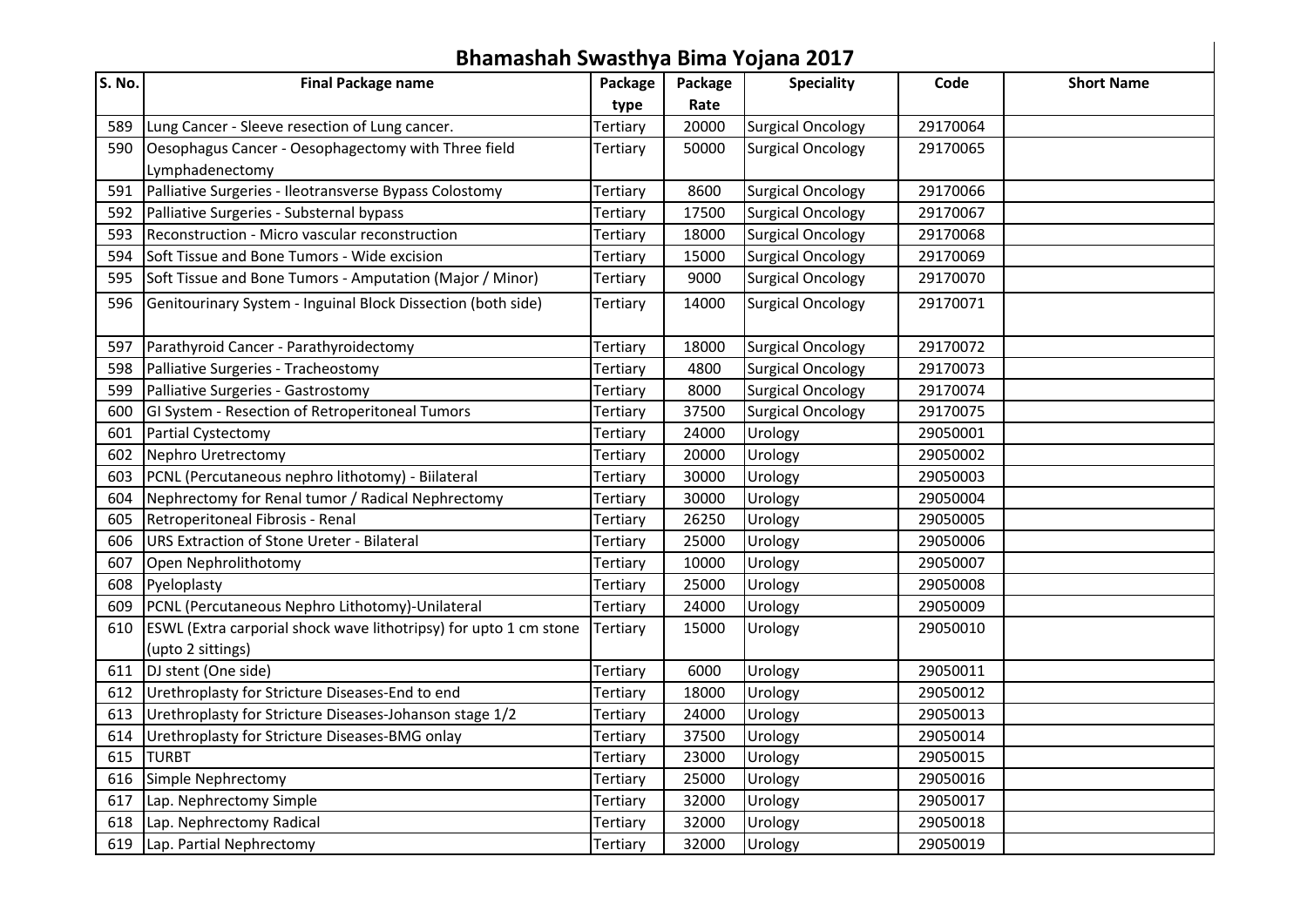|        | Bhamashah Swasthya Bima Yojana 2017                                          |          |         |                   |          |                   |
|--------|------------------------------------------------------------------------------|----------|---------|-------------------|----------|-------------------|
| S. No. | <b>Final Package name</b>                                                    | Package  | Package | <b>Speciality</b> | Code     | <b>Short Name</b> |
|        |                                                                              | type     | Rate    |                   |          |                   |
| 620    | Retrograde Intrarenal Surgry with Laser Lithotripsy                          | Tertiary | 50000   | Urology           | 29050020 |                   |
| 621    | Surgery for Uretrorectal Fistula                                             | Tertiary | 25000   | Urology           | 29050021 |                   |
| 622    | Open surgery for Colovesical Fistula                                         | Tertiary | 30000   | Urology           | 29050022 |                   |
| 623    | Open Nephroureterectomy with bladder cuff excision                           | Tertiary | 35000   | Urology           | 29050023 |                   |
| 624    | Laproscopic Nephroureterectomy with bladder cuff excision                    | Tertiary | 45000   | Urology           | 29050024 |                   |
| 625    | Open Ureterocalicostomy                                                      | Tertiary | 30000   | Urology           | 29050025 |                   |
| 626    | Laproscopic Ureterocalicostomy                                               | Tertiary | 40000   | Urology           | 29050026 |                   |
| 627    | Laproscopic Heminephrectomy for Fusion Anomaly                               | Tertiary | 35000   | Urology           | 29050027 |                   |
| 628    | Open ureteral reimplantation- Unilateral                                     | Tertiary | 30000   | Urology           | 29050028 |                   |
| 629    | Laproscopic Ureteal Reimplantation                                           | Tertiary | 40000   | Urology           | 29050029 |                   |
| 630    | Ureterolysis for Retroperitoneal Fibrosis                                    | Tertiary | 30000   | Urology           | 29050030 |                   |
| 631    | Open Augmentation Cystoplasty                                                | Tertiary | 50000   | Urology           | 29050031 |                   |
| 632    | Open Bladder Diverticulectomy with Ureteric Reimplantation                   | Tertiary | 30000   | Urology           | 29050032 |                   |
| 633    | Open orchidectomy (Simple/Radical)                                           | Tertiary | 15000   | Urology           | 29050033 |                   |
| 634    | Open ileal replacement for ureteric stricture                                | Tertiary | 50000   | Urology           | 29050034 |                   |
| 635    | Open boari flap                                                              | Tertiary | 35000   | Urology           | 29050035 |                   |
| 636    | Open ureterolysis                                                            | Tertiary | 30000   | Urology           | 29050036 |                   |
| 637    | Open colovaginal fistula repair                                              | Tertiary | 30000   | Urology           | 29050037 |                   |
| 638    | Adrenalectomy                                                                | Tertiary | 35000   | Urology           | 29050038 |                   |
| 639    | Lap. Pyeloplasty                                                             | Tertiary | 35000   | Urology           | 29050039 |                   |
| 640    | Radical Prostatectomy-Lap                                                    | Tertiary | 86000   | Urology           | 29050040 |                   |
| 641    | Radical Cystectomy with neo Bladder                                          | Tertiary | 150000  | Urology           | 29050041 |                   |
| 642    | Radical Prostatectomy                                                        | Tertiary | 48000   | Urology           | 29050042 |                   |
| 643    | Radical Cystectomy with Ileal conduit/Ureterosigmoidostomy                   | Tertiary | 100000  | Urology           | 29050043 |                   |
| 644    | PCNL (Percutaneous nephro lithotomy) - Unilateral<br>Complex/Redo/Staghorn   | Tertiary | 24000   | Urology           | 29050044 |                   |
| 645    | VVF Repair/urithrovaginal fistula repair/Female Urethral<br>Diverticulectomy | Tertiary | 30000   | Urology           | 29050045 |                   |
| 646    | Open ureteral reimplantation -Bilateral/Ureteral tailoring/redo              | Tertiary | 35000   | Urology           | 29050046 |                   |
| 647    | Hypospadias-Redo/Proximal/ Complex/ Epispadias                               | Tertiary | 30000   | Urology           | 29050047 |                   |